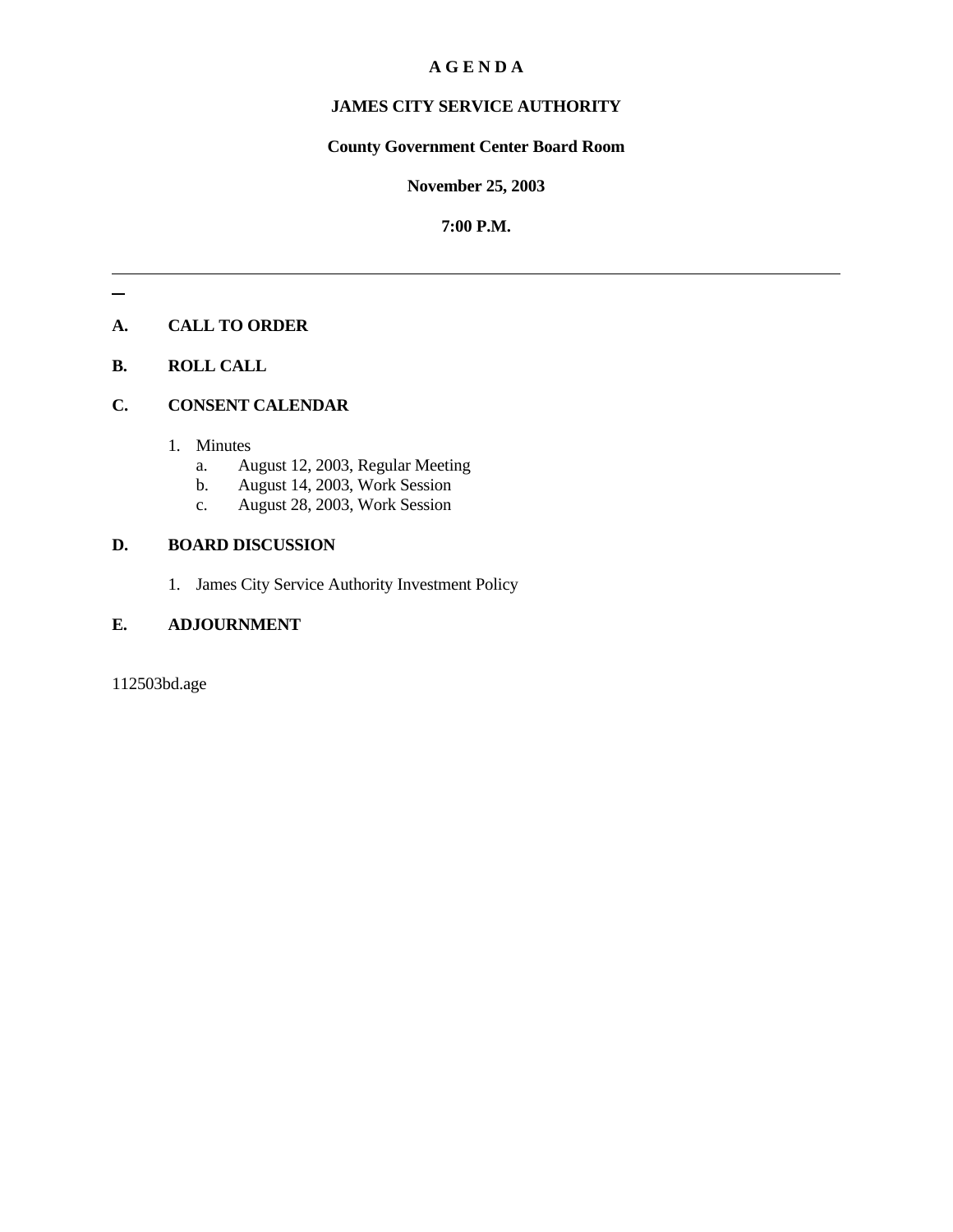# **AT A REGULAR MEETING OF THE BOARD OF DIRECTORS OF THE JAMES CITY SERVICE AUTHORITY, JAMES CITY COUNTY, VIRGINIA, HELD ON THE 12TH DAY OF AUGUST, 2003, AT 7:00 P.M. IN THE COUNTY GOVERNMENT CENTER BOARD ROOM, 101 MOUNTS BAY ROAD, JAMES CITY COUNTY, VIRGINIA.**

#### **A. ROLL CALL**

Michael J. Brown, Chairman John J. McGlennon, Vice Chairman Jay T. Harrison, Sr. James G. Kennedy Bruce C. Goodson

Sanford B. Wanner, Secretary Frank M. Morton, III, County Attorney Larry M. Foster, General Manager

#### **B. CONSENT CALENDAR**

Mr. Harrison made a motion to adopt the item on the Consent Calendar.

The motion passed by a unanimous voice vote.

- 1. Minutes July 22, 2003, Regular Meeting
- 2. Formal Acceptance of Water and Sewer Systems

## **R E S O L U T I O N**

#### FORMAL ACCEPTANCE OF WATER AND SEWER SYSTEMS

- WHEREAS, certain water and sewer infrastructures have been constructed by developers and dedicated to the James City Service Authority; and
- WHEREAS, these water and sewer infrastructures have been constructed in accordance with technical requirements of the James City Service Authority.
- NOW, THEREFORE, BE IT RESOLVED that the Board of Directors of the James City Service Authority, James City County, Virginia, does formally accept the dedication of the water and sewer systems listed below, as of June 30, 2003.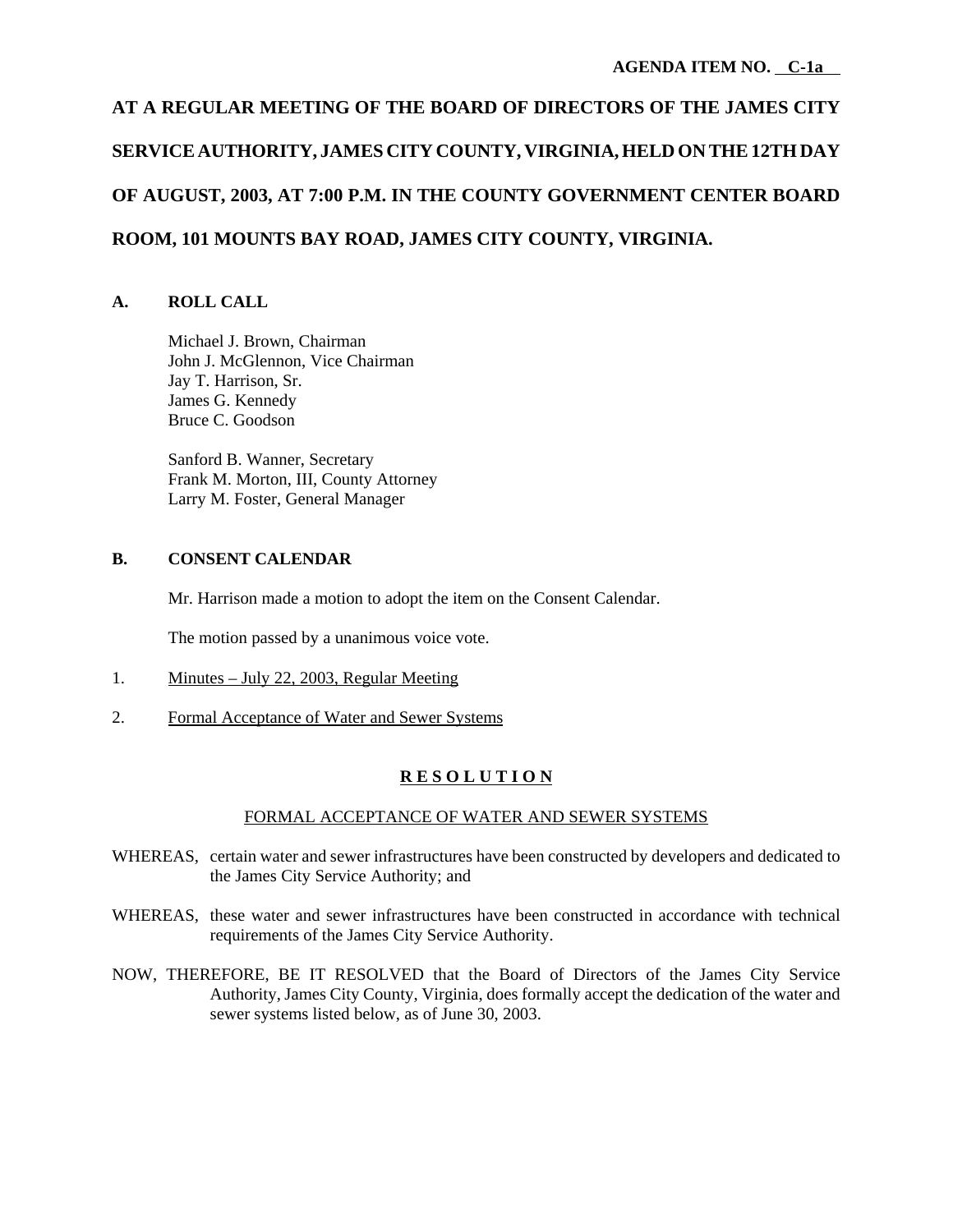# **Water Dedications**

| Development                          |               | Value         |
|--------------------------------------|---------------|---------------|
| Ford's Colony - Section 31 A & B     |               | \$<br>277,090 |
| Ford's Colony - Section 32A          |               | 166,700       |
| Greensprings West - Phase 2          |               | 300,610       |
| Longhill Station - Section 3 & 4     |               | 120,805       |
| Marketplace Shoppes                  |               | 29,400        |
| <b>Monticello Apartments</b>         |               | 3,480         |
| Olde Towne Square Shopping Center    |               | 40,200        |
| Powhatan Secondary - Section 6B      |               | 96,520        |
| Stonehouse - Section 3A              |               | 52,565        |
| Stonehouse - Section 4C              |               | 113,080       |
| Stonehouse - Section 4D, PH. 1       |               | 232,125       |
| Stonehouse - Section 4D, PH. 2       |               | 91,200        |
| Stonehouse - Section 6A              |               | 95,240        |
| Stonehouse - Section 6B              |               | 113,185       |
| Stonehouse - Mill Pond Run, 2 & 3    |               | 177,295       |
| Wellington - Phase 1                 |               | 204,890       |
| <b>Williamsburg Plantation - CHR</b> |               | 77,205        |
| Wise Recycling                       |               | 63,925        |
|                                      | Total - Water | \$2,255,515   |

# **Sewer Dedications**

| Development                                           | Value              |
|-------------------------------------------------------|--------------------|
| Ford's Colony - Section 31 A & B                      | \$<br>500,267      |
| Ford's Colony - Section 32 A                          | 243,729            |
| Greensprings West - Phase 2                           | 429,054            |
| Longhill Station - Section 3 & 4                      | 169,944            |
| Monticello Apartments                                 | 48,006             |
| Olde Towne Square Shopping Center                     | 38,659             |
| Powhatan Secondary - Section 6B                       | 137,851            |
| Stonehouse - Section 3A                               | 44,594             |
| Stonehouse - Section 4C                               | 180,552            |
| Stonehouse - Section 4D, PH. 1                        | 237,394            |
| Stonehouse - Section 4D, PH. 2                        | 156,005            |
| Stonehouse - Section 6A                               | 173,714            |
| Stonehouse - Section 6B                               | 198,411            |
| Wellington - Phase 1                                  | 747,085            |
| <b>Williamsburg Plantation - CHR</b>                  | 61,548             |
| Wise Recycling                                        | 15,897             |
| Total - Sewer                                         | \$3,382,710        |
| Total Value of Dedications by Developers during FY 03 | <u>\$5,638,225</u> |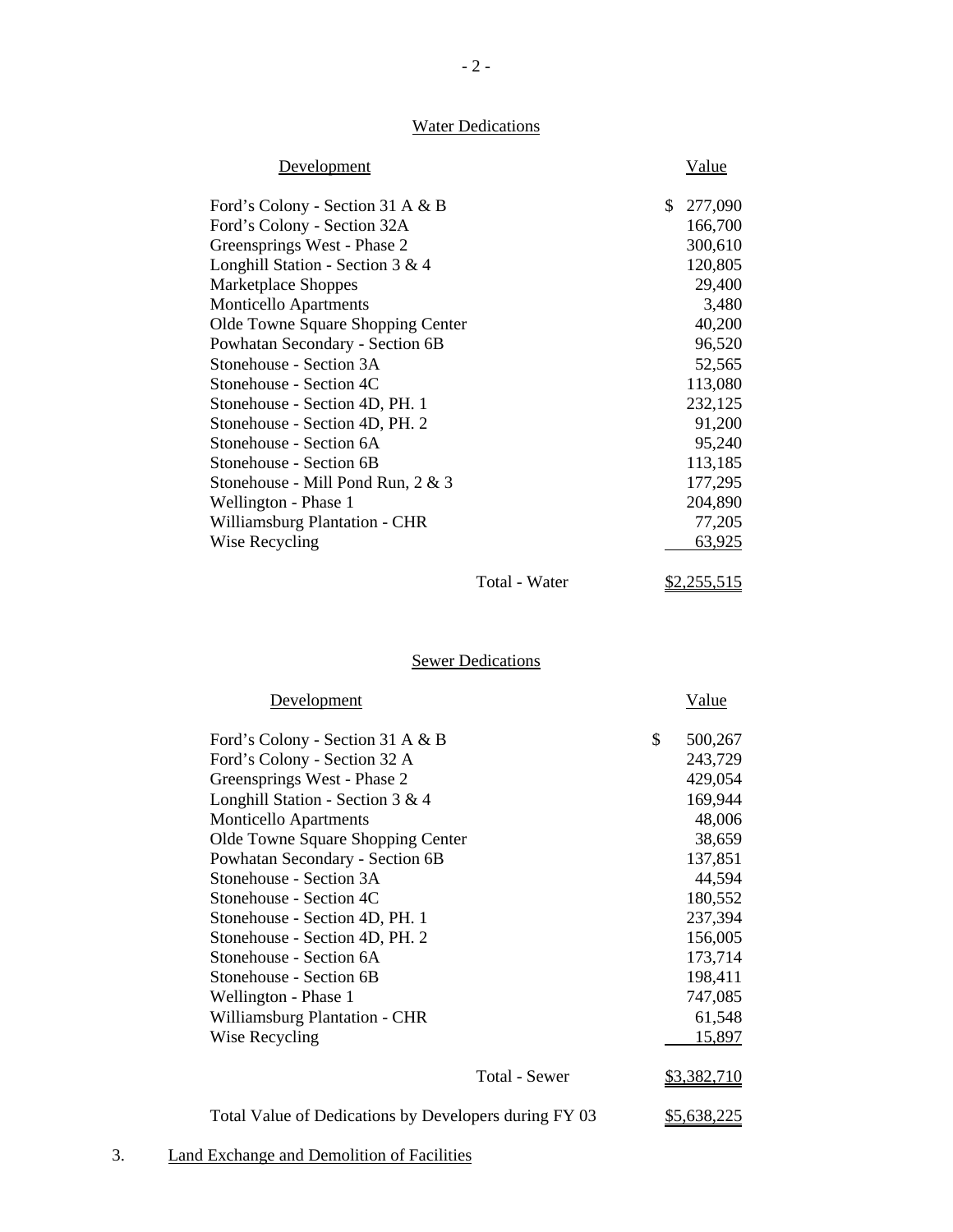#### **R E S O L U T I O N**

#### LAND EXCHANGE AND DEMOLITION OF FACILITIES

- WHEREAS, the James City Service Authority (JCSA) has a well facility located in Ford's Colony and sewerage pumping station located in the Scott's Pond Development that are no longer needed and are scheduled to be demolished at an estimated cost of \$10,000 per facility; and
- WHEREAS, Ford's Colony and Scott's Pond, LLC, have expressed an interest in demolishing the facilities located in their development in exchange for the property on which the facilities are currently located; and
- WHEREAS, the assessed value of the parcel located in Ford's Colony is \$3,000, and the assessed value of the parcel located in Scott's Pond is \$4,500.
- NOW, THEREFORE, BE IT RESOLVED that the Board of Directors of the James City Service Authority, James City County, Virginia, authorizes the General Manager to sign the agreements providing the terms for the property exchange and when the terms of the agreement are met, sign the deeds transferring the appropriate parcel to Ford's Colony and Scott's Pond LLC.
- 4. Conveyance of Utility Easement Dominion Virginia Power

#### **R E S O L U T I O N**

#### CONVEYANCE OF UTILITY EASEMENT - DOMINION VIRGINIA POWER

- WHEREAS, James City Service Authority owns 0.225acres of land commonly known as 3900 John Tyler Highway and 0.477 acres of land commonly known as 3904 John Tyler Highway (the "Properties") and designated as Parcel Nos. (1-1A) and (1-1B) respectively on James City County Real Estate Tax Map No. (46-1); and
- WHEREAS, Dominion Virginia Power needs a 15-foot-wide utility easement to provide electrical service to the new and upgraded pump station; and
- WHEREAS, the Board of Directors is of the opinion that a 15-foot-wide utility easement should be conveyed to Dominion Virginia Power.
- NOW, THEREFORE, BE IT RESOLVED that the Board of Directors of the James City Service Authority, James City County, Virginia, authorizes and directs the General Manager to execute such deed and other documents necessary to convey a 15-foot-wide utility easement to Dominion Virginia Power, without consideration.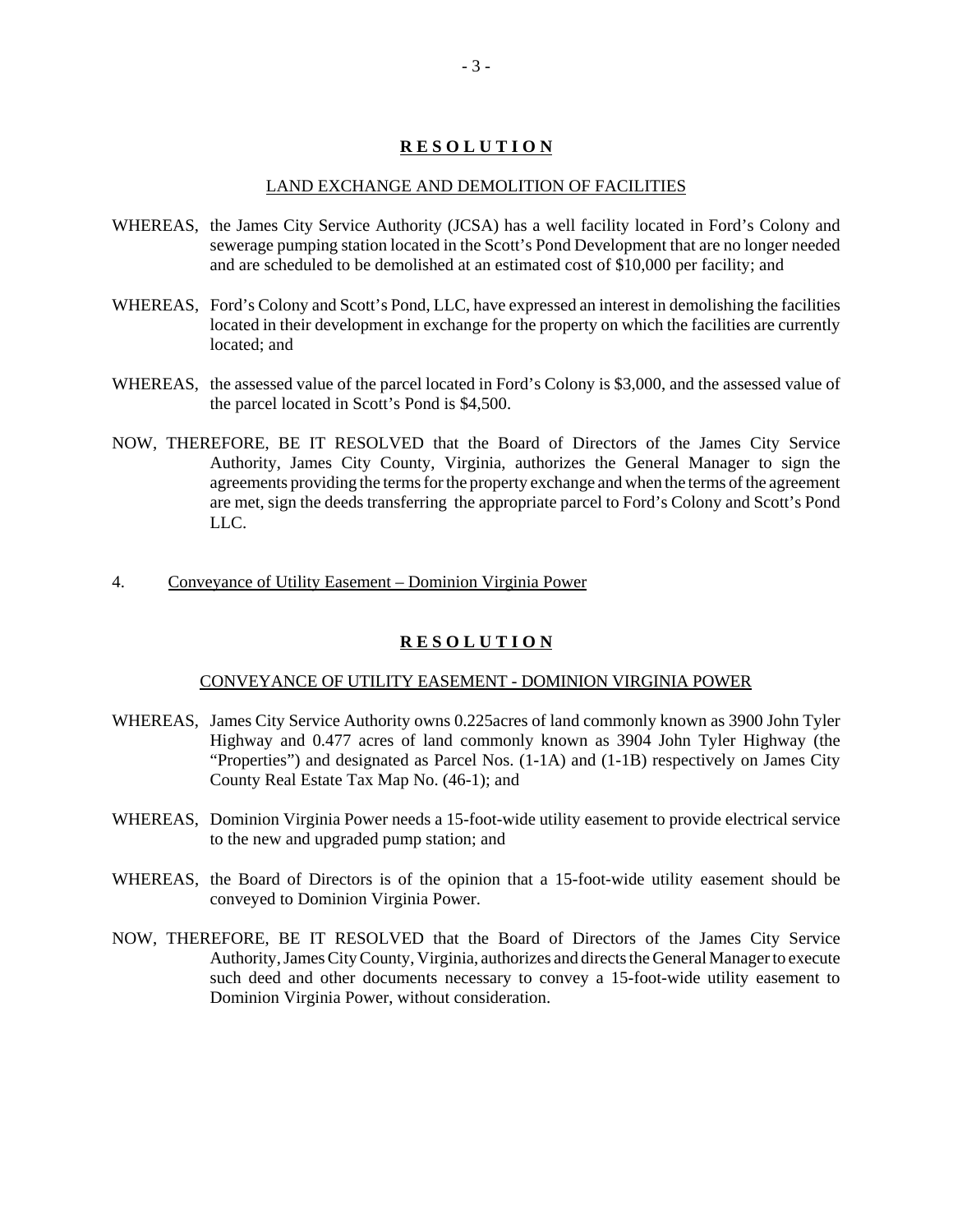#### 5. Abandonment of Easement – Lot 29, Phase 2 – Laurel Ridge – Stonehouse Development

#### **R E S O L U T I O N**

#### ABANDONMENT OF EASEMENT - LOT 29, PHASE 2 -

#### LAUREL RIDGE - STONEHOUSE DEVELOPMENT

- WHEREAS, the James City Service Authority (JCSA) has determined that it has no need for a 10-foot easement located on the eastern property line of Lot 29, Phase 2 - Laurel Ridge Section of the Stonehouse Development; and
- WHEREAS, the owner of the parcel has requested that the JCSA abandon its rights to the easement to accommodate the construction of a home.
- NOW, THEREFORE, BE IT RESOLVED that the Board of Directors of the James City Service Authority, James City County, Virginia, authorizes the General Manager to execute a deed and such other documents as may be necessary to abandon the Authority's rights to the easements located on Lot 29, Phase 2 located in the Laurel Ridge Section of the Stonehouse Development.
- 6. Award of Bid Williamsburg Pottery Well Facility

#### **R E S O L U T I O N**

#### AWARD OF BID - WILLIAMSBURG POTTERY WELL FACILITY

- WHEREAS, the plans and specifications for the rehabilitation of the Williamsburg Pottery Well Facility have been advertised and publicly opened with Bruce Corporation submitting the low bid; and
- WHEREAS, Bruce Corporation has been deemed capable of performing the work associated with the project and funds are available in the budget to cover the costs of the project.
- NOW, THEREFORE, BE IT RESOLVED by the Board of Directors of the James City Service Authority, James City County, Virginia, awards the bid for the rehabilitation of the Williamsburg Pottery Well facility to Bruce Corporation for a contract amount of \$489,770.

#### **C. BOARD REQUESTS AND DIRECTIVES**

Mr. Harrison inquired as to how much rainfall the County has received this summer.

Mr. Foster stated that there has been a lot of rainfall this summer that has put substantially less demand on the JCSA services. He stated that he would review the revenue and report back to the Board.

Mr. Goodson inquired as to how the amount of rainfall has impacted business for JCSA.

Mr. Foster stated that less power is being utilized by JCSA and that he is unsure as to how it will affect the budget.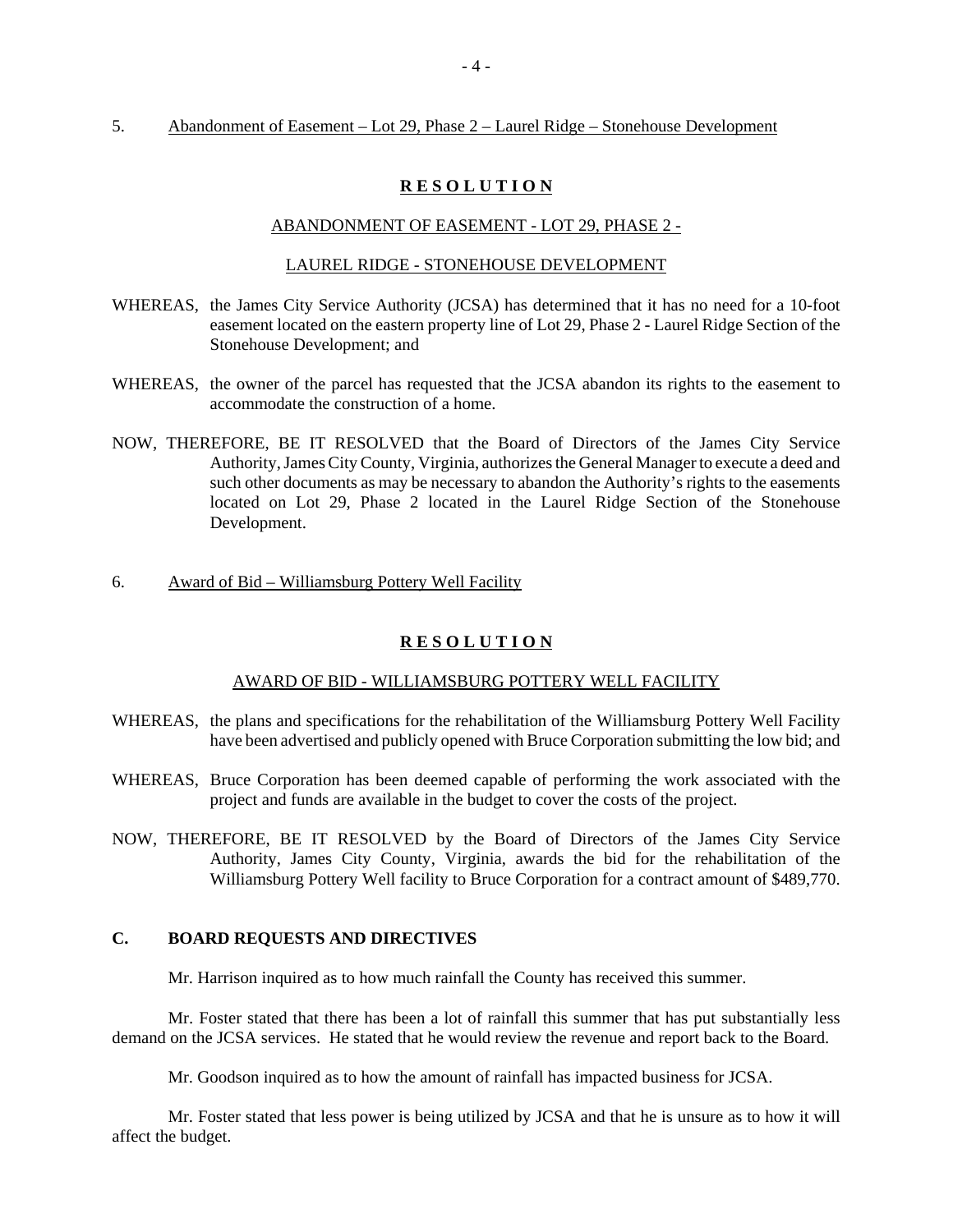Mr. Harrison inquired how local flooding is affecting JCSA.

Mr. Foster stated that the demand on the sewer system is up this year due to infiltration and inflow of extraneous water from wet conditions.

## **D. REPORT OF THE GENERAL MANAGER -** None

#### **E. ADJOURNMENT**

Mr. Harrison made a motion to adjourn.

The motion passed by a unanimous voice vote.

Mr. Brown adjourned the Board at 9:44 p.m.

Sanford B. Wanner Secretary to the Board

l

081203bd.min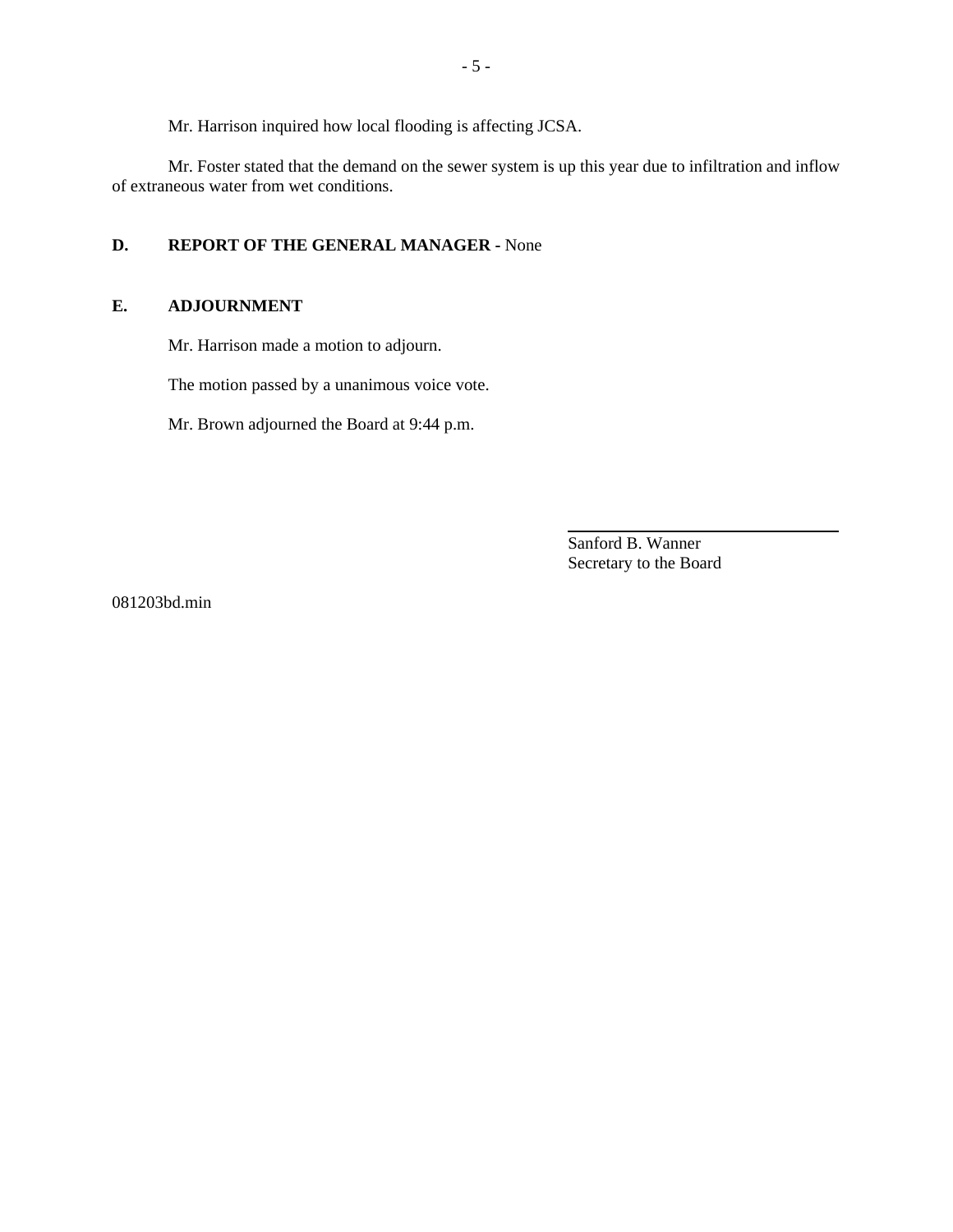# **AT A WORK SESSION OF THE BOARD OF DIRECTORS OF THE JAMES CITY SERVICE AUTHORITY, JAMES CITY COUNTY, VIRGINIA, HELD ON THE 14TH DAY OF OCTOBER, 2003, AT 4:00 P.M. IN THE COUNTY GOVERNMENT CENTER BOARD ROOM, 101 MOUNTS BAY ROAD, JAMES CITY COUNTY, VIRGINIA.**

## **A. ROLL CALL**

Michael J. Brown, Chairman John J. McGlennon, Vice Chairman Jay T. Harrison, Sr. James G. Kennedy Bruce C. Goodson

Sanford B. Wanner, Secretary Frank M. Morton, III, County Attorney Larry M. Foster, General Manager

### **B. BOARD DISCUSSION**

### 1. Riverview Plantation Water System

Mr. Larry Foster, General Manager of the James City Service Authority, provided the Board with an overview of the Riverview Plantation Water System ("Water System"), neighborhood involvement, estimated cost to acquire the Water System, and alternatives to make the Water System more reliable. He also requested guidance from the Board as to whether the Board wants to acquire the Water System and what contribution the Board feels is adequate from the residents.

The Board and staff discussed the timetable of the Department of Environmental Quality Groundwater Withdrawal Permit associated with operating the Water System, financing for the acquisition and operation of the Water System, alternatives to make the Water System more reliable, and residential contributions.

Mr. Brown requested information regarding the anticipated fiscal impact of the acquisition and operation of the Water System, the option for extending the water line from Wexford Hills, the number of undivided lots between Wexford Hills and Riverview Plantation, and adequacy of the Wexford Hills water system.

Mr. Wanner stated that until the permanent fix is made for the Water System, the issues and liabilities associated with the Water System will be on the James City Service Authority.

## **C. ADJOURMENT**

Mr. Brown adjourned the Board at 5:37 p.m.

\_\_\_\_\_\_\_\_\_\_\_\_\_\_\_\_\_\_\_\_\_\_\_\_\_\_\_\_\_\_\_\_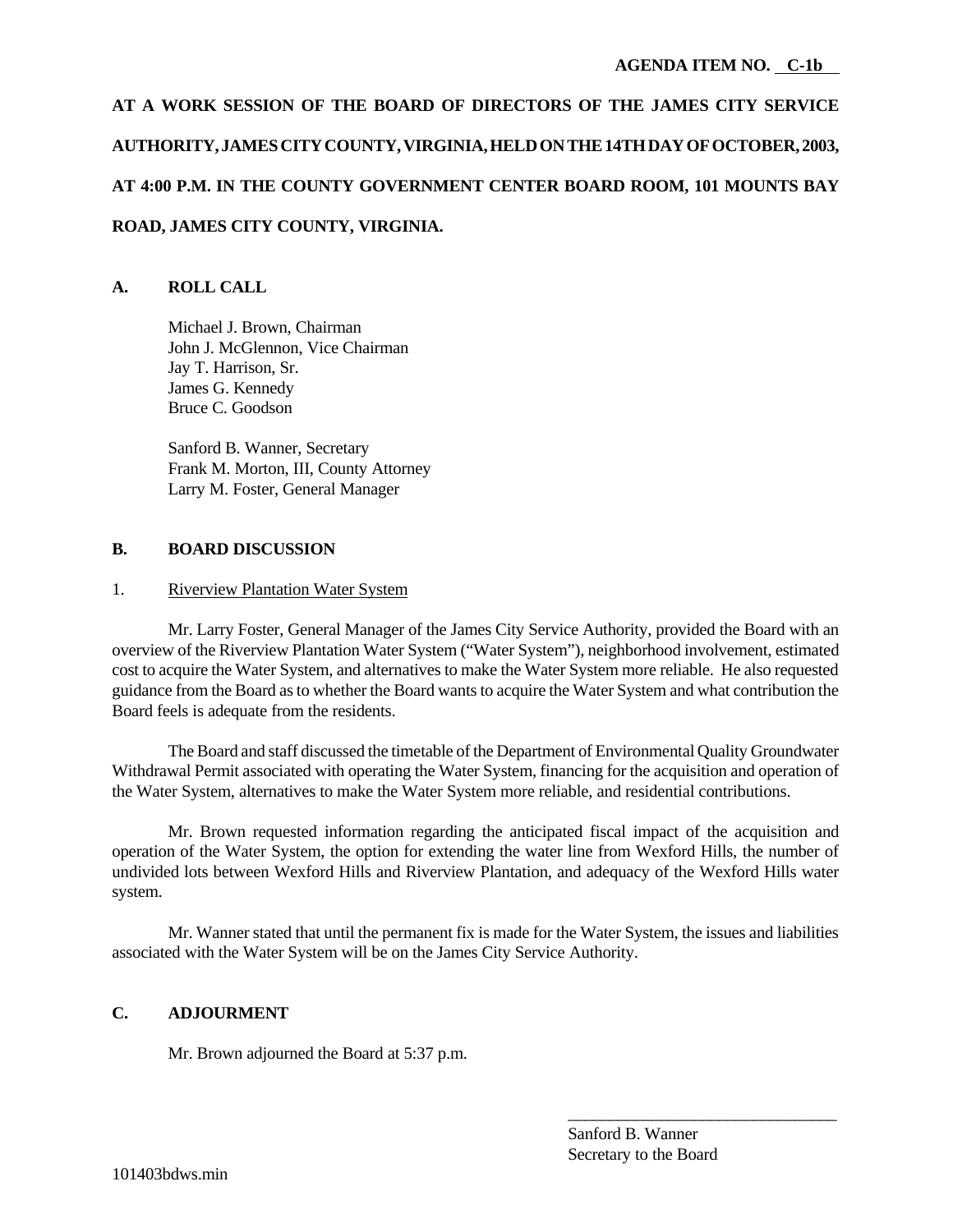# **AT A WORK SESSION OF THE BOARD OF DIRECTORS OF THE JAMES CITY SERVICE AUTHORITY, JAMES CITY COUNTY, VIRGINIA, HELD ON THE 28TH DAY OF OCTOBER, 2003, AT 4:00 P.M. IN THE COUNTY GOVERNMENT CENTER BOARD ROOM, 101 MOUNTS BAY ROAD, JAMES CITY COUNTY, VIRGINIA.**

## **A. ROLL CALL**

Michael J. Brown, Chairman John J. McGlennon, Vice Chairman Jay T. Harrison, Sr. James G. Kennedy Bruce C. Goodson

Sanford B. Wanner, Secretary Frank M. Morton, III, County Attorney Larry M. Foster, General Manager

#### **B. BOARD DISCUSSION**

## 1. Joint Work Session with the James City Service Authority Board of Directors – Riverview Plantation Water System

Mr. Larry Foster, General Manager of the James City Service Authority, provided the Board with an overview of the Riverview Plantation Water System ("Water System") and requested the Board approve the resolution indicating its willingness to accept the Water System.

The Board and staff discussed the fiscal impact of the Water System on the James City Service Authority budget, the water supply alternatives to the existing well facility, the collection of payment for the contribution from the Riverview Plantation residents, and factors in the establishment of a sanitary district.

Mr. Kennedy made a motion to adopt the resolution.

## **R E S O L U T I O N**

## RIVERVIEW PLANTATION WATER SYSTEM

- WHEREAS, the privately owned Riverview Plantation Water System (system) has been marginally operated for a number of years and in recent weeks has been issued two "Boil Water" notices by the Virginia Department of Health as the result of the identification of E-Coli-Fecal Coliform in the water; and
- WHEREAS, the James City Service Authority (JCSA) staff has worked with the residents of the Riverview Plantation toward improvements to the operation and maintenance of the Riverview Water System; and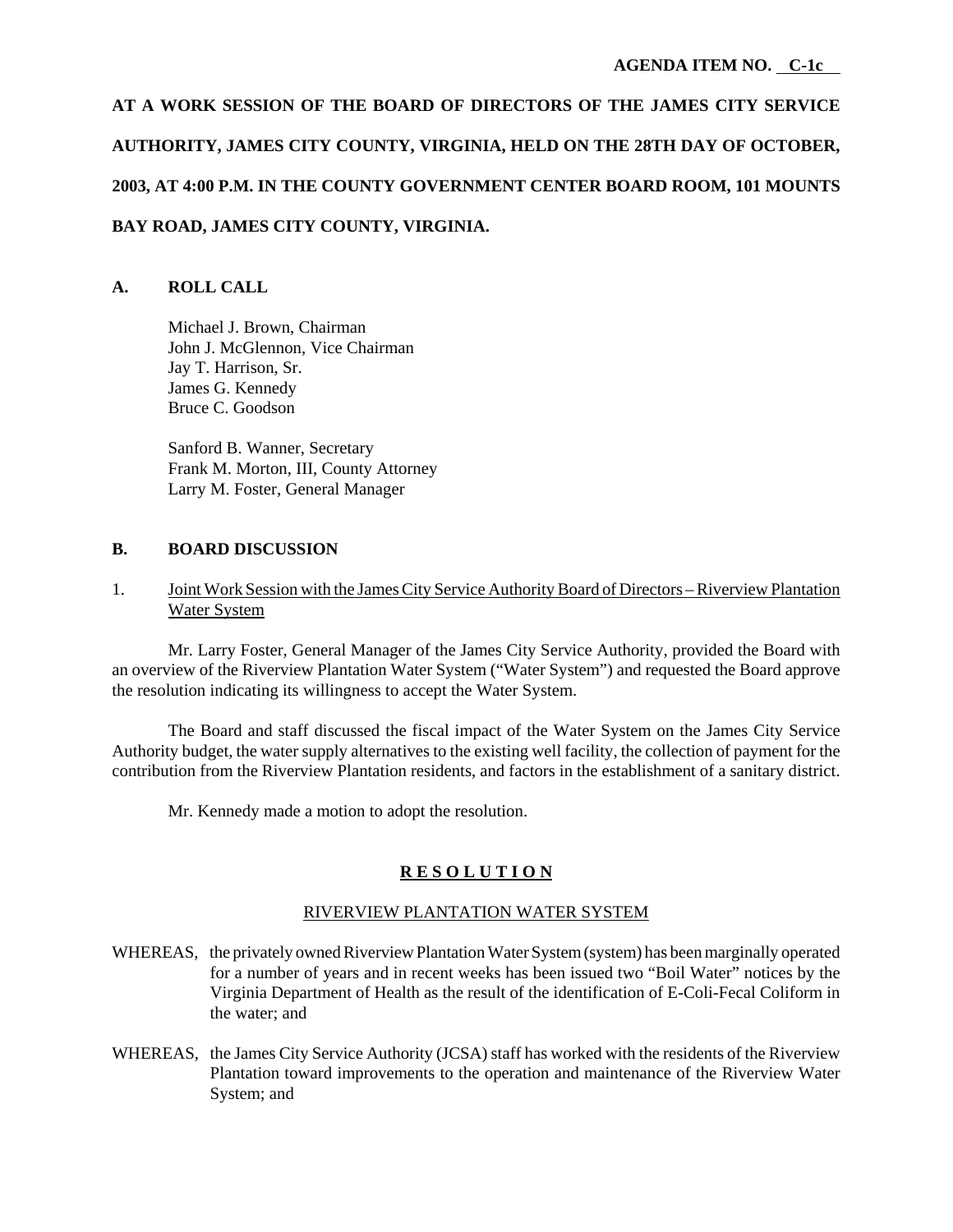- WHEREAS, the JCSA has estimated a cost of approximately \$1.2 million to upgrade the Riverview Water System to modern standards; and
- WHEREAS, the residents of Riverview have agreed to acquire and convey at no costs the water system infrastructure to the JCSA and a majority of the residents have agreed to contribute \$5,000 per home served by the water system to offset the costs of improving the water system; and
- WHEREAS, the Board of Directors (Board ) of the JCSA at a meeting held October 14, 2003, agreed by consensus to accept and assume responsibility for the water system and establish a fee of \$5,000 per connection for all homeowners served by the water system.
- NOW, THEREFORE, BE IT RESOLVED by the Board of Directors of the James City Service Authority, James City County, Virginia, hereby indicate their interest to accept the system at no cost, to make improvements to the system, to establish a connection fee of \$5,000, said fee to be paid in no more than five years from the date to be established.

The motion passed by unanimous voice vote.

Mr. Brown adjourned the Board at 5:08 p.m.

Sanford B. Wanner Secretary to the Board

\_\_\_\_\_\_\_\_\_\_\_\_\_\_\_\_\_\_\_\_\_\_\_\_\_\_\_\_\_\_\_\_

102803bdws.min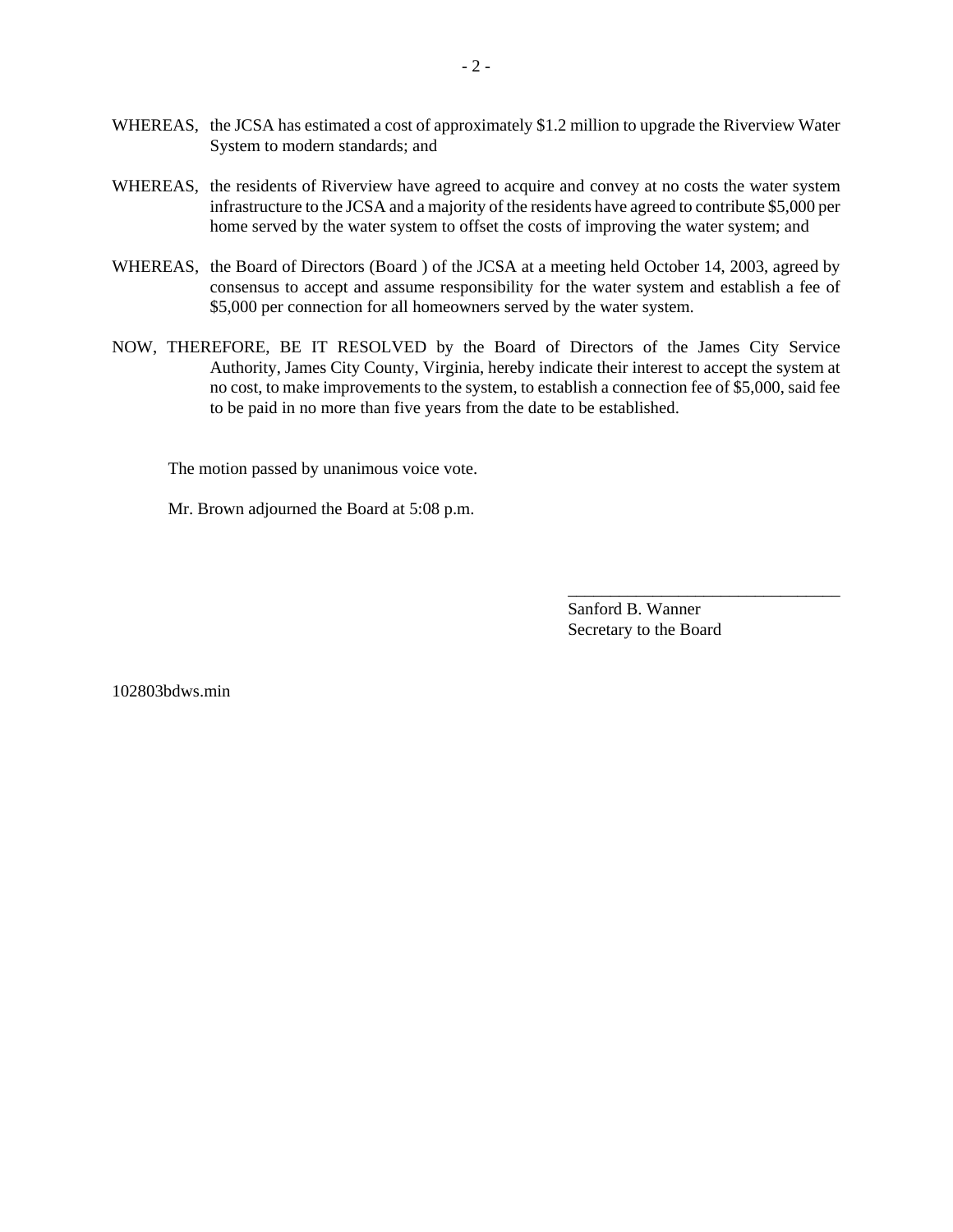## **M E M O R A N D U M**

DATE: November 25, 2003

TO: The Board of Directors

FROM: Robert H. Smith, Assistant Manager, James City Service Authority

l

SUBJECT: James City Service Authority Investment Policy

The James City Service Authority (JCSA) Investment Policy Statement was approved by the Board of Directors on September 18, 1995. The fund is managed by TRUSCO Capital Management and has a fund balance of \$21,591,883 as of September 30, 2003. The County entered into an Investment Advisory Agreement with Public Financial Management (PFM) on December 1, 2001. The Agreement was prepared with a provision that would allow the JCSA to be added at a later date should the County's (PFM) performance exceed that of the JCSA's (TRUSCO).

Attached is a performance comparison of the County, JCSA, and other benchmark indicators. The County (PFM) has outperformed the JCSA (TRUSCO) over the long term. For the 18-month period ending September 30, 2003, the County's PFM-managed portfolio has generated a return of 3.00 percent versus the return on the JCSA's portfolio of only 1.83 percent. On an average portfolio balance of \$20 million, this difference in return resulted in an annual opportunity cost to the JCSA of \$234,000.

In view of the demonstrated performance of the County's PFM-managed portfolio, it is recommended that the JCSA terminate investment services with TRUSCO Capital Management and be included in the County's Investment Advisory Agreement with PFM. By entering into contract with PFM, the JCSA will also need to execute a separate custodial bank contract with State Street Bank (PFM's custodial bank partner) since the JCSA has a separate Tax ID number.

The Administrative Code of Virginia was recodified in 2001 that included changes to the investments permitted for public entities. The policy has been updated to reflect these changes and it is also recommended that the Board adopt the new policy.

Staff recommends approval of the attached resolution naming Public Financial Management as the JCSA Investment Manager and amending the Investment Policy Statement.

Robert H. Smith

\_\_\_\_\_\_\_\_\_\_\_\_\_\_\_\_\_\_\_\_\_\_\_\_\_\_\_\_\_\_\_\_\_

\_\_\_\_\_\_\_\_\_\_\_\_\_\_\_\_\_\_\_\_\_\_\_\_\_\_\_\_\_\_\_\_\_

CONCUR:

Larry M. Foster

RHS/gs PFM.mem

Attachments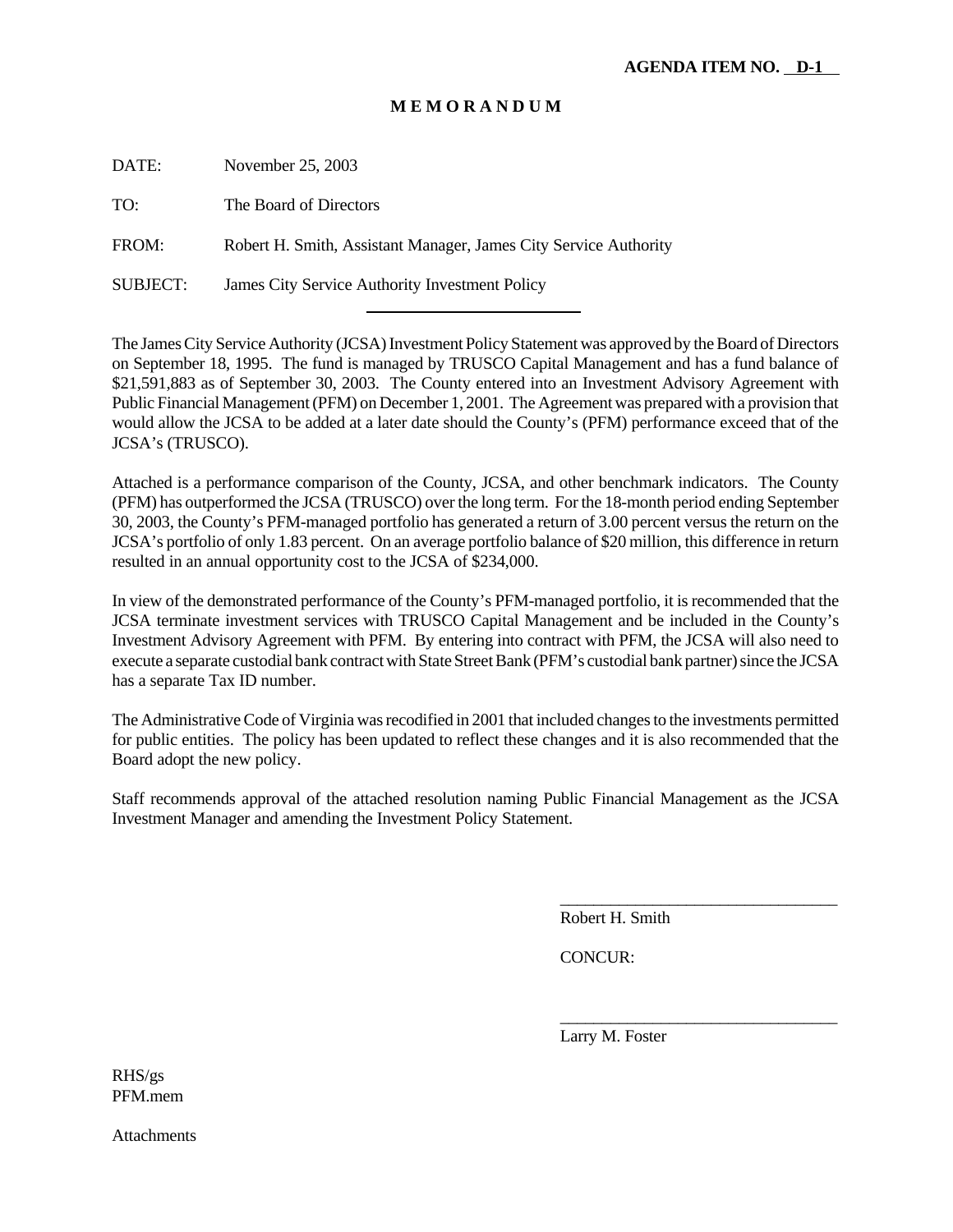## **R E S O L U T I O N**

#### JAMES CITY SERVICE AUTHORITY INVESTMENT POLICY

- WHEREAS, the Board of Directors desires to safeguard the James City Service Authority funds within the terms defined by the Code of Virginia; and
- WHEREAS, the Board of Directors of the James City Service Authority, James City County, Virginia, is desirous to update the Investment Policy Statement; and
- WHEREAS, the Board of Directors of the James City Service Authority, James City County, Virginia, also desires to change investment managers and have the James City Service Authority added to the James City County's Investment Advisory Agreement with Public Financial Management.
- NOW, THEREFORE, BE IT RESOLVED by the Board of Directors of the James City Service Authority, James City County, Virginia, hereby adopts the attached Investment Policy Statement and authorizes the General Manager of the James City Service Authority to sign such documents as required to change the investment manager from TRUSCO Capital Management to Public Financial Management to be effective December 15, 2003.

Michael J. Brown Chairman, Board of Directors

\_\_\_\_\_\_\_\_\_\_\_\_\_\_\_\_\_\_\_\_\_\_\_\_\_\_\_\_\_\_\_\_\_\_\_\_

ATTEST:

Sanford B. Wanner Secretary to the Board

\_\_\_\_\_\_\_\_\_\_\_\_\_\_\_\_\_\_\_\_\_\_\_\_\_\_\_\_\_\_\_\_

Adopted by the Board of Directors of the James City Service Authority, James City County, Virginia, this 25th day of November, 2003.

PFM.res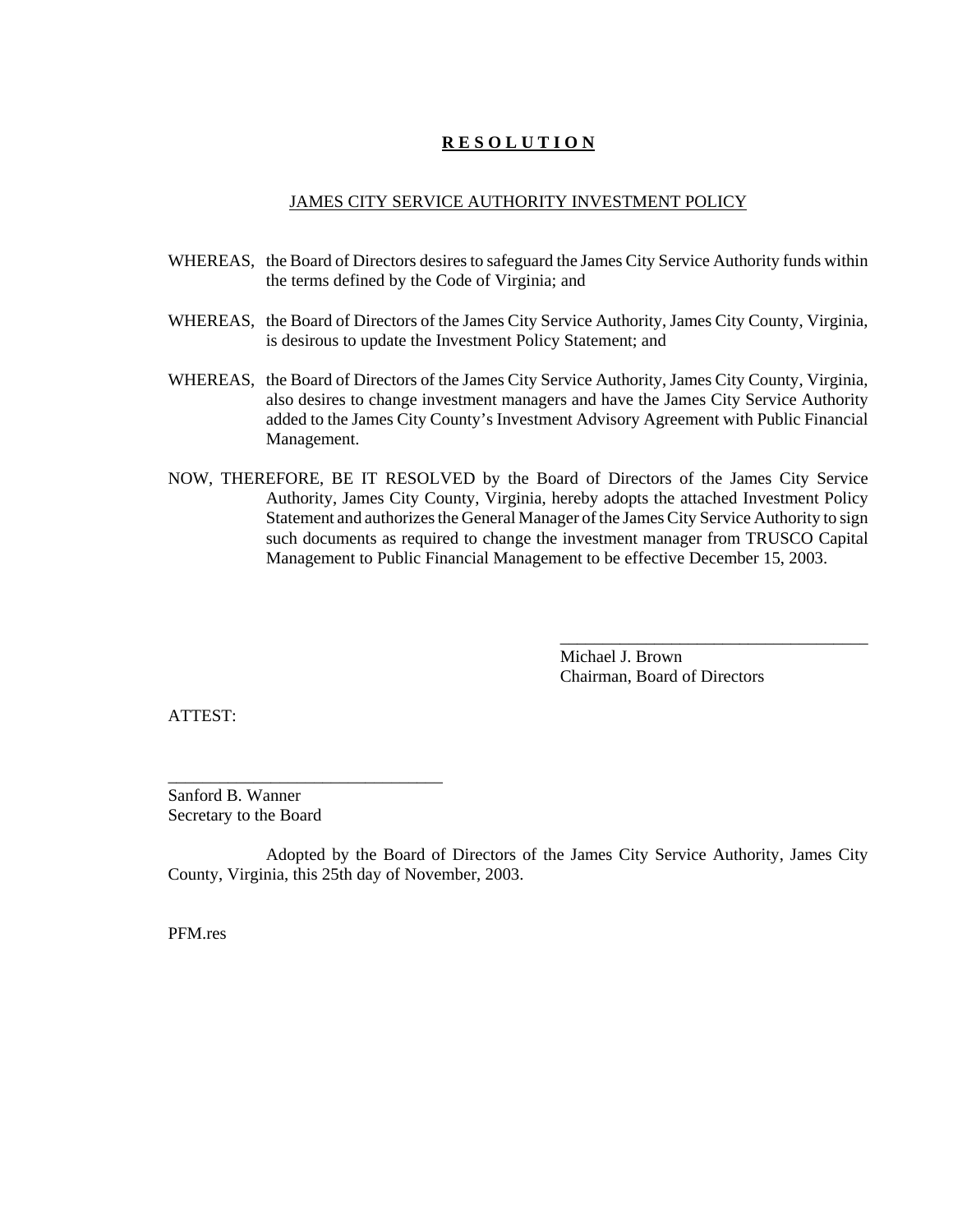# **James City County/James City Service Authority Performance Comparison Annualized Quarterly Returns**

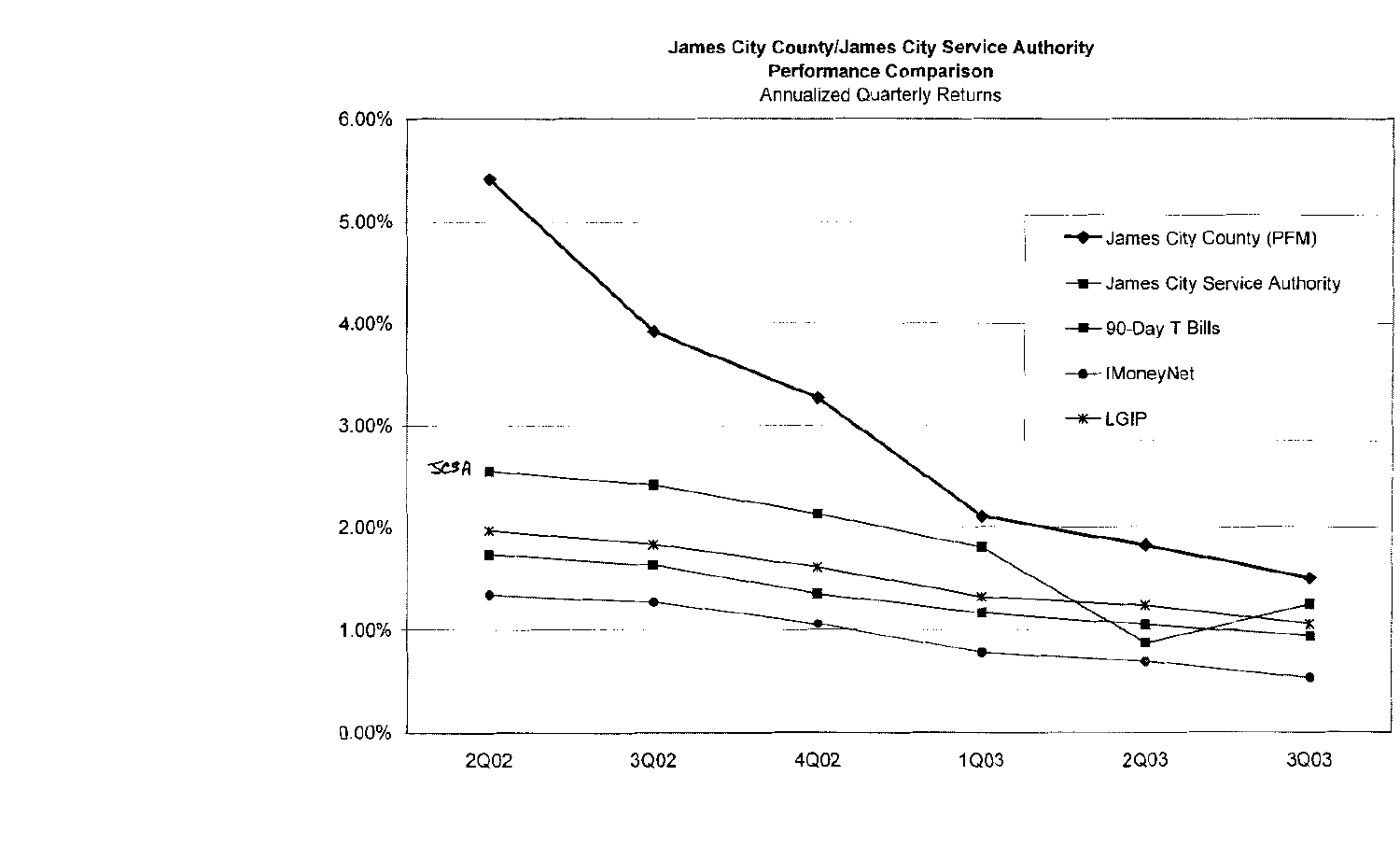# **James City Service Authority**

*Statement of Investment Policy* 

Adopted November 25, 2003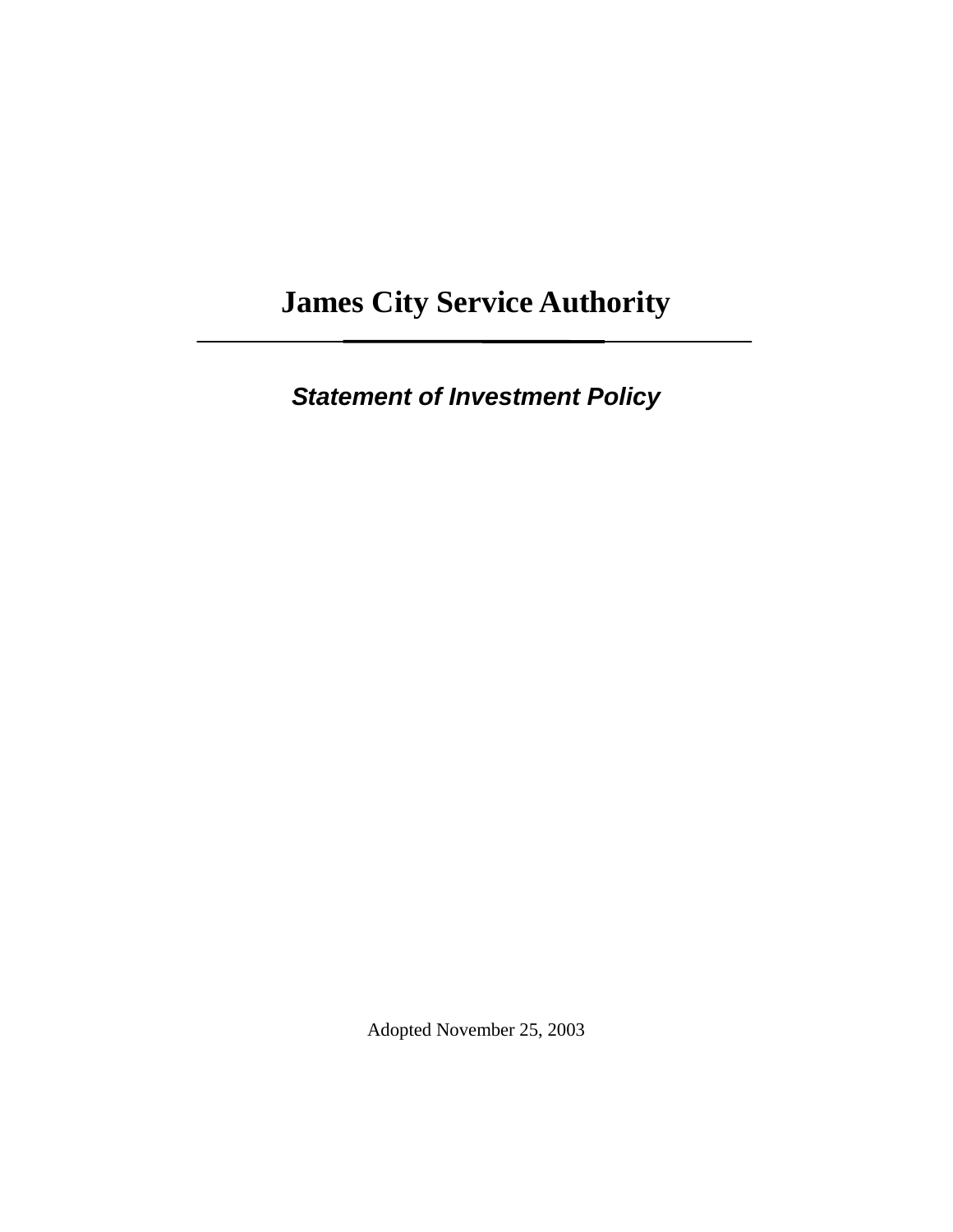# **James City Service Authority**

*Statement of Investment Policy* 

## **Table of Contents**

|                                                                                    | 3 |
|------------------------------------------------------------------------------------|---|
|                                                                                    | 5 |
|                                                                                    | 6 |
|                                                                                    | 6 |
| Prohibited Investments and Investment Practices _________________________________7 |   |
| Selection, Approval of Brokers, Qualified Financial Institutions _______________   | 7 |
| Competitive Selection of Investment Instruments ________________________________   | 8 |
|                                                                                    | 8 |
|                                                                                    | 8 |
|                                                                                    | 8 |
|                                                                                    | 9 |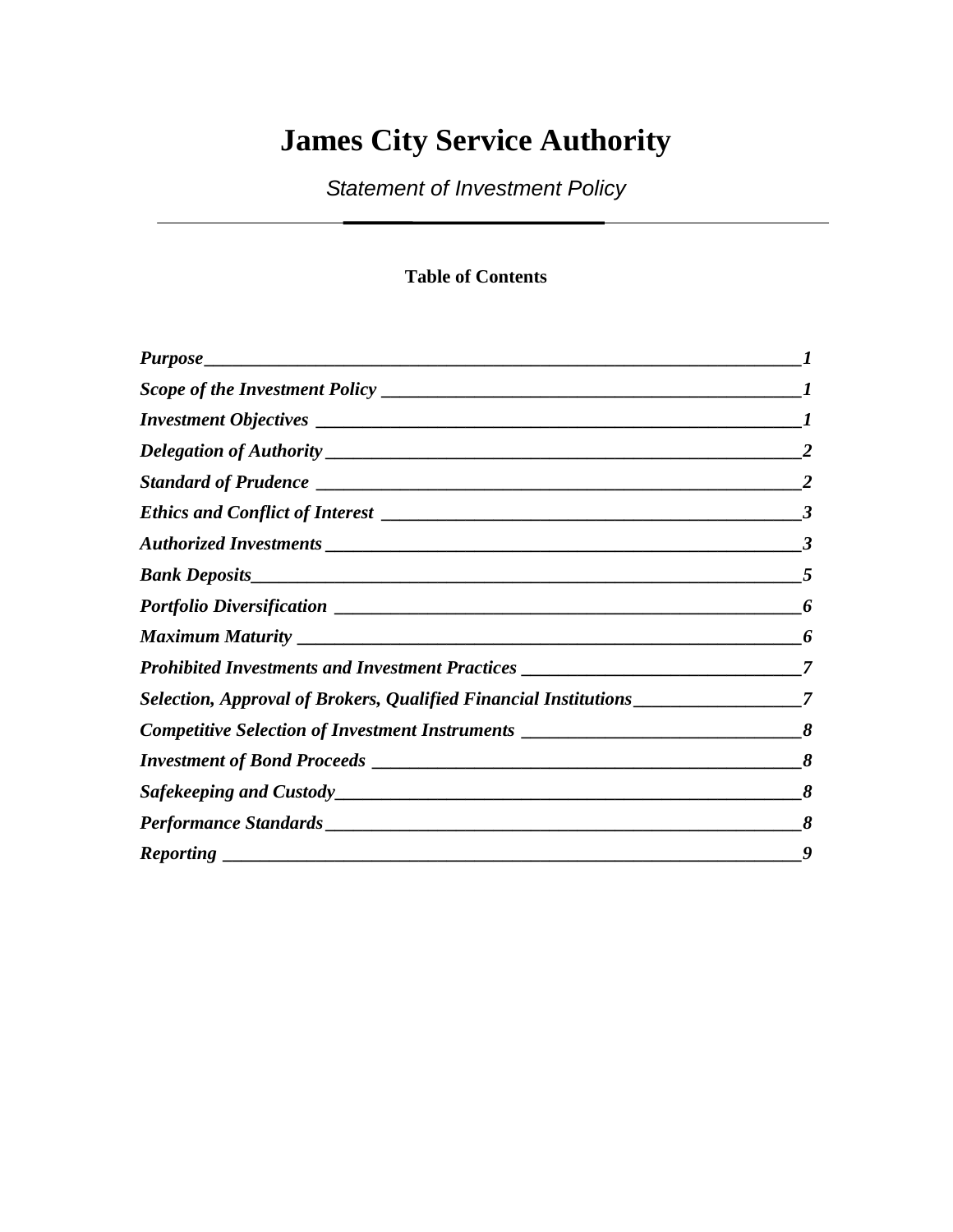# **James City Service Authority**

## *Statement of Investment Policy*

## *Purpose*

The James City Service Authority ("the JCSA") is a public body politic and corporate of the Commonwealth of Virginia. The JCSA was created in 1969 by the James City County Board of Supervisors pursuant to the Virginia Water and Sewer Authorities Act (Code of Virginia, 1950, as amended). The JCSA's Board of Directors is appointed by the Board of Supervisors.

The purpose of this policy is to set forth the investment and operational policies for the management of public funds of the JCSA. These policies have been adopted by, and can be changed only by, the JCSA Board of Directors.

These policies are designed to ensure the prudent management of public funds, the availability of operating and capital funds when needed, and an investment return competitive with comparable funds and financial market indices.

It shall be the policy of the JCSA that all investments and investment practices meet or exceed all statutes governing the investment of public funds in Virginia and any investment restrictions imposed by bond covenants. Further, accounting for the JCSA Portfolio shall be consistent with guidelines of the Governmental Accounting Standards Board (GASB).

## *Scope of the Investment Policy*

This investment policy is a comprehensive one that governs the overall administration and investment management of those funds held in the JCSA's investment portfolio. This policy shall apply to such funds from the time of receipt until the time the funds ultimately leave the JCSA's accounts. These funds include, but are not limited to, all operating funds, debt service funds, and capital project funds ("the JCSA's Portfolio").

The monies of individual funds may be commingled for investment purposes. Investment income will be allocated to the various funds based on their respective participation and in accordance with generally accepted accounting principles.

The guidance set forth herein is to be strictly followed by all those responsible for any aspect of the management or administration of these funds.

## *Investment Objectives*

The JCSA's Portfolio shall be managed to accomplish the following hierarchy of objectives:

*1 - Preservation of Principal* - The single most important objective of the JCSA's investment program is the preservation of principal of those funds within the portfolio.

*2 - Maintenance of Liquidity* - The portfolio shall be managed in such a manner that assures that funds are available as needed to meet those immediate and/or future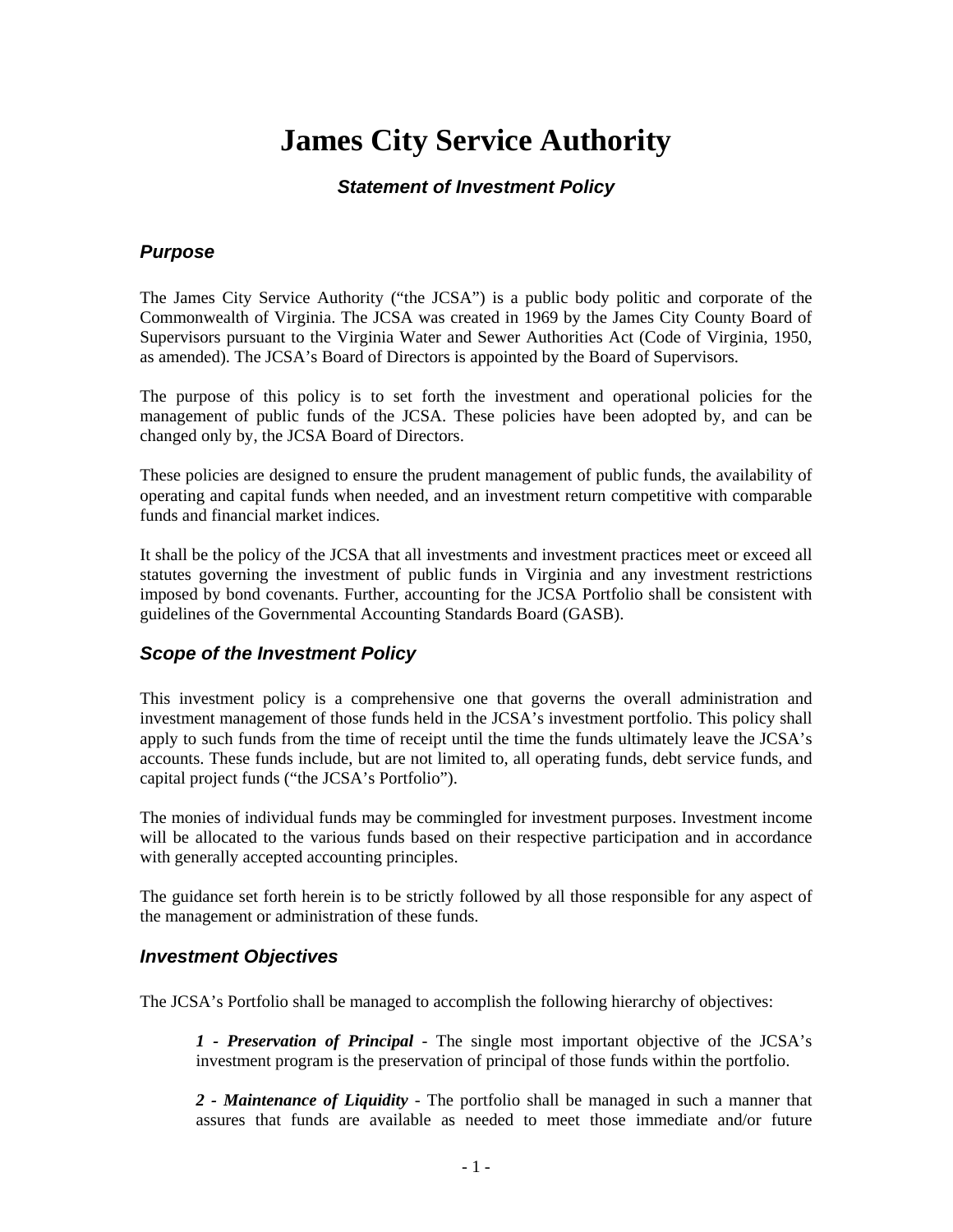operating requirements of the JCSA, including but not limited to payroll, accounts payable, capital projects, debt service and any other payments.

*3 - Maximize Return* - The portfolio shall be managed in such a fashion as to maximize the return on investments within the context and parameters set forth by Objectives 1 and 2 above.

## *Delegation of Authority*

The Board of Directors is responsible for the adoption of the investment policy, and must approve any revisions or alterations made to the policy.

The Treasurer shall have responsibility for the operation of the investment program. The Treasurer shall establish written procedures for the operation of the investment program consistent with this investment policy. Procedures should include references to safekeeping, delivery vs. payment, investment accounting, repurchase agreements, wire transfer agreements, collateral/depository agreements and banking services contracts. The Treasurer is supported by an Assistant Treasurer who is assigned to the Department of Financial and Management Services, James City County.

The Treasurer may employ an Investment Manager to assist in managing some or all of the JCSA's Portfolio. Such Investment Manager must be registered under the Investment Advisors Act of 1940 or shall be exempt from registration.

No other person may engage in an investment transaction except as provided under the terms of this policy and the procedures established by the Treasurer.

## *Standard of Prudence*

The standard of prudence to be applied to the investment of the JCSA's Portfolio shall be the "Prudent Investor" rule that states:

*"Investments shall be made with judgment and care, under circumstances then prevailing which persons of prudence, discretion and intelligence exercise in the management of their own affairs, not for speculation, but for investment, considering the probable safety of their capital as well as the probable income to be derived."*

The Treasurer and other JCSA employees and officials involved in the investment process acting in accordance with the Code of Virginia, this policy and any other written procedures pertaining to the administration and management of the JCSA's Portfolio and who exercise the proper due diligence shall be relieved of personal responsibility for an individual security's credit risk or market price changes, provided that any negative deviations are reported in a timely fashion to the JCSA General Manager and that reasonable and prudent action is taken to control and prevent any further adverse developments. Furthermore, in accordance with Section 2.2-4410 et seq. of the Code of Virginia, the Treasurer shall not be liable for loss of public money due to the default, failure or insolvency of a depository.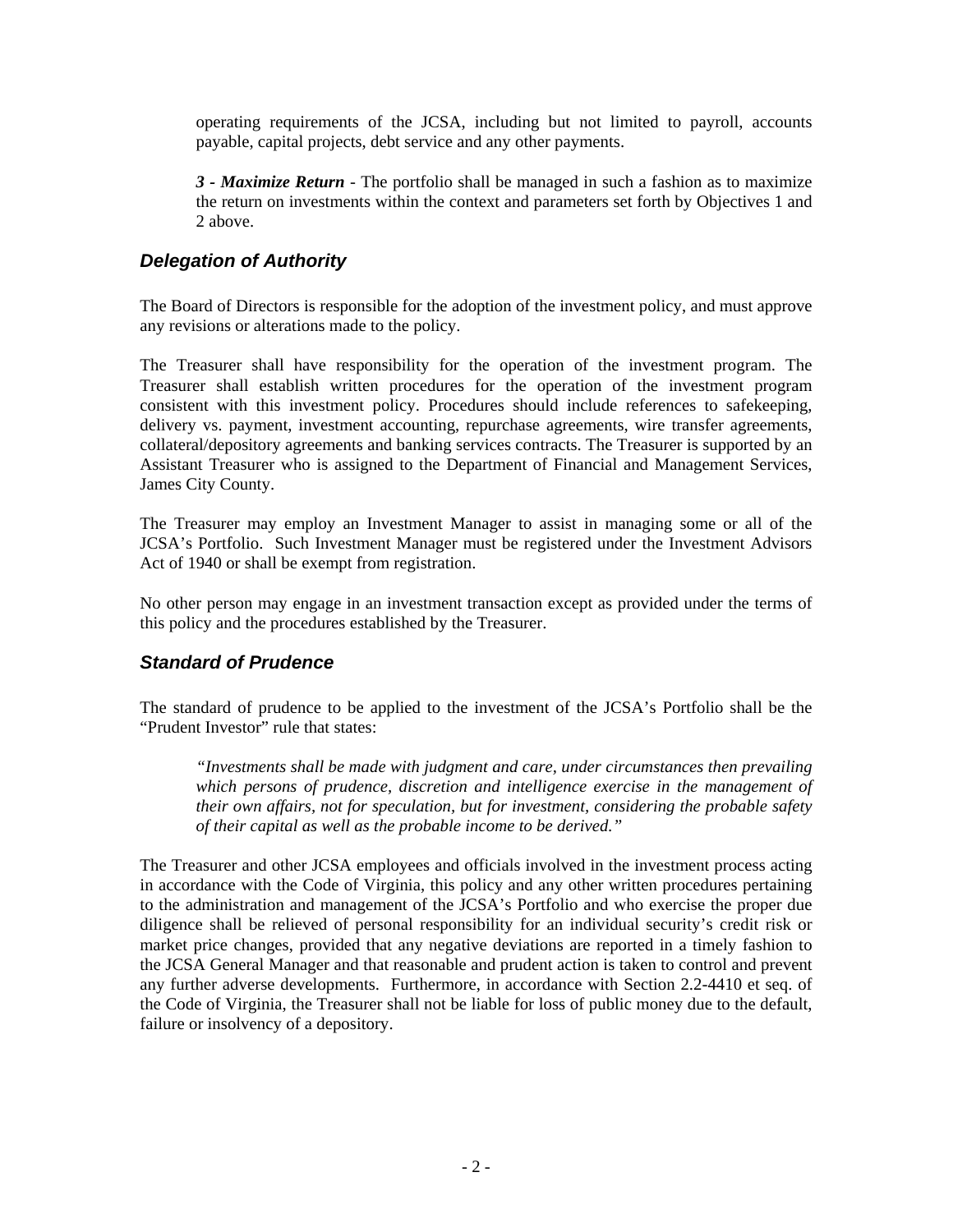## *Ethics and Conflict of Interest*

The State and Local Government Conflict of Interests Act governs officers and employees, including those involved in the JCSA's investment process. Specifically, Code of Virginia Section 2.2-3103 (5) and (6) of the Act provide that no officer or employee shall:

- 1) accept any money, loan, gift, favor, service, or business or professional opportunity that reasonably tends to influence him in the performance of his official duties; or
- 2) accept any business or professional opportunity when he knows there is a reasonable likelihood that the opportunity is being afforded to influence him in the performance of his official duties.

Officers and employees involved in the investment process shall refrain from personal business activity that could conflict with the proper execution and management of the investment program, or that could impair their ability to make impartial decisions. Employees and investment officials shall disclose any material interests in financial institutions with which they conduct business. They shall further disclose any personal financial/investment positions that could be related to the performance of the investment portfolio. Employees and officers shall refrain from undertaking personal investment transactions with the same individual with whom business in conducted on behalf of the Treasurer.

## *Authorized Investments*

In accordance with Sections 2.2-4501 through 2.2-4510 of the Code of Virginia and other applicable law, the JCSA shall be permitted to invest in any of the following securities.

- A) **U.S. Government Obligations.** The following securities issued by the Unites States Government or its Agencies;
	- 1) Stocks, bonds, treasury notes, and other evidences of indebtedness of the United States, including:
		- a) the guaranteed portion of any loan guaranteed by the Small Business Administration,
		- b) any agency of the United States government, and
		- c) those unconditionally guaranteed as to the payment of principal and interest by the United States;
	- 2) bonds of the District of Columbia;
	- 3) bonds and notes of the Federal National Mortgage Association and the Federal Home Loan Banks;
	- 4) bonds, debentures or other similar obligations of Federal land banks, Federal intermediate credit banks, or banks of cooperatives, issued pursuant to acts of Congress; and
	- 5) obligations issued by the United States Postal Service when principal and interest thereon is guaranteed by the government of the United States.

U.S. Government obligations shall be limited to a maximum maturity of five (5) years at the time of purchase.

- B) **Repurchase Agreements**. Contracts for the present purchase and subsequent resale at a specified time in the future of specific securities at specified prices at a price differential representing the interest income to be earned by the JCSA Such contracts shall be invested in only if the following conditions are met:
	- 1) the repurchase agreement has a term to maturity of no greater than ninety (90) days;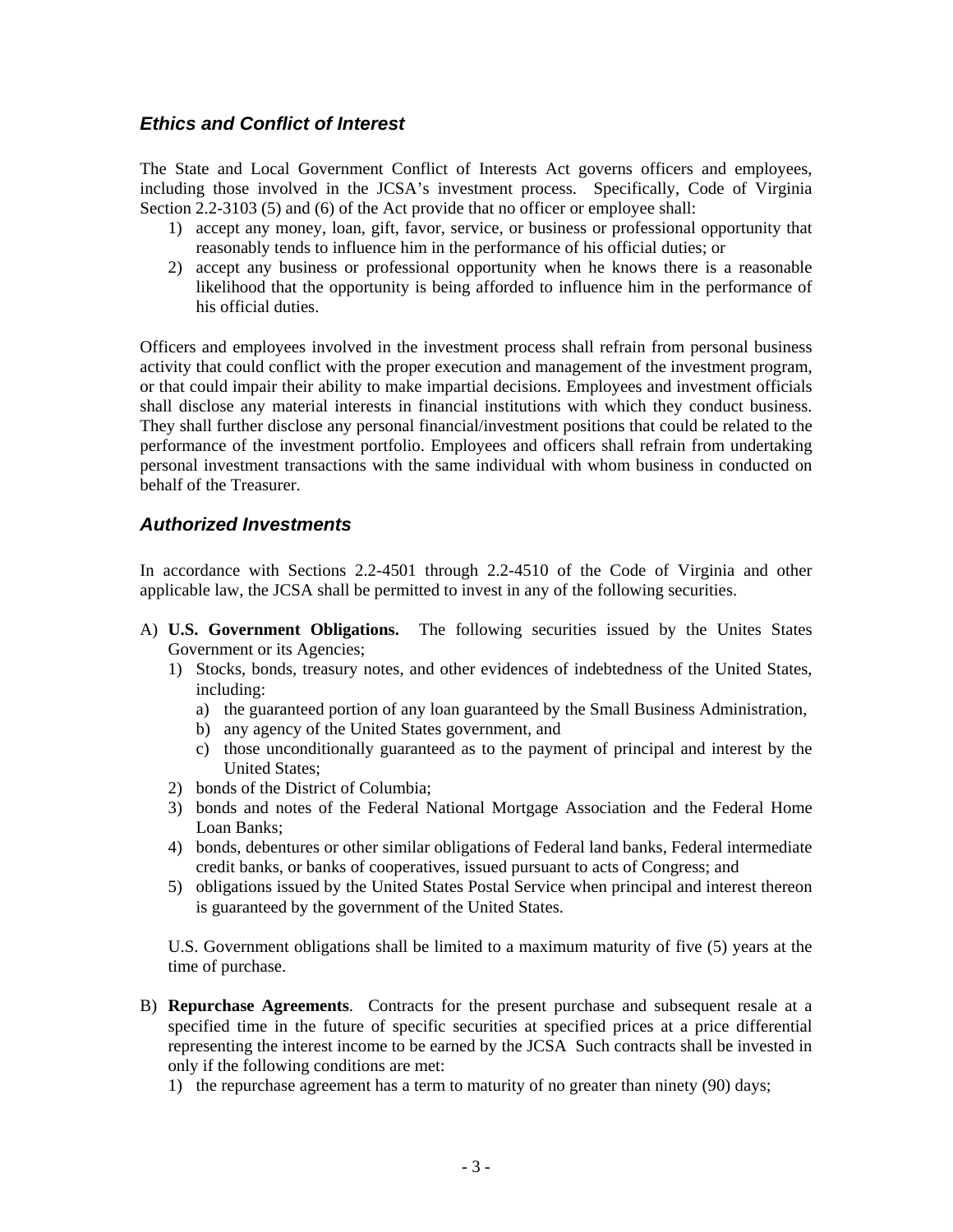- 2) the contract is fully secured by deliverable U.S. Government obligations as described in (A) above (without limit to maturity), having a market value at all times of at least one hundred two percent (102%) of the amount of the contract;
- 3) a master repurchase agreement or specific written, repurchase agreement governs the transaction;
- 4) the securities are held free and clear of any lien by a independent third party custodian acting solely as agent for the JCSA, provided such third party is not the seller under the repurchase agreement and is a qualified public depository as defined in Section 2.2-4400 et seq. of the Code of Virginia;
- 5) a perfected first security interest under the Uniform Commercial Code in accordance with book entry procedures prescribed at 31 C.F.R. 306.1 et seq. or 31 C.F.R. 350.0 et seq. in such securities is created for the benefit of the JCSA;
- 6) for repurchase agreements with terms to maturity of greater than one (1) day, the JCSA will value the collateral securities continuously and require that if additional collateral is required then that collateral must be delivered within one business day (if a collateral deficiency is not corrected within this time frame, the collateral securities will be liquidated.):
- 7) the counterparty is a:
	- a) primary government securities dealers who report daily to the Federal Reserve Bank of New York, or
	- b) a bank, savings and loan association or diversified securities broker-dealer having \$5 billion in assets and \$500 million in capital and subject to regulation of capital standards by any state or federal regulatory agency; and
- 8) the counterparty meets the following criteria:
	- a) have long-term credit rating of at least "AA" by Standard & Poor's or "Aa" by Moody's Investors Services,
	- b) have been in operation for at least 5 years, and
	- c) be reputable among market participants.
- C) **Commercial paper.** Unsecured short-term debt of U.S. corporations may be purchased if the following conditions are met:
	- 1) the maturity is no greater than two hundred-seventy days (270) days;
	- 2) no more than thirty-five percent (35%) of the total funds available for investment (based on book value on the date of acquisition) may be invested in commercial paper;
	- 3) the amount invested in any single issuing corporation will not exceed five percent (5%) of the total funds available for investment (based on book value on the date of acquisition);
	- 4) the issuing corporation, or its guarantor, has a net worth of at least \$50 million;
	- 5) the net income of the issuing corporation, or its guarantor, has averaged \$3 million per year for the previous five years; and
	- 6) the issuing corporation, or its guarantor, has a short-term debt rating of no less than "A-1" (or its equivalent) by at least two of the following; Moody's Investors Service, Standard & Poor's, Fitch Investor's Service and Duff and Phelps.
- D) **Bankers' acceptances** issued by a domestic bank or a federally chartered domestic office of a foreign bank, which are eligible for purchase by the Federal Reserve System may be purchased if the following conditions are met:
	- 1) the maturity is no greater than two hundred-seventy days (270) days;
	- 2) the short-term paper of which is rated not lower than P-1 by Moody's Investors Services and A-1 Standard & Poor's Corporation;
	- 3) no more than forty percent (40%) of the total funds available for investment (based on book value on the date of acquisition) may be invested in bankers' acceptances; and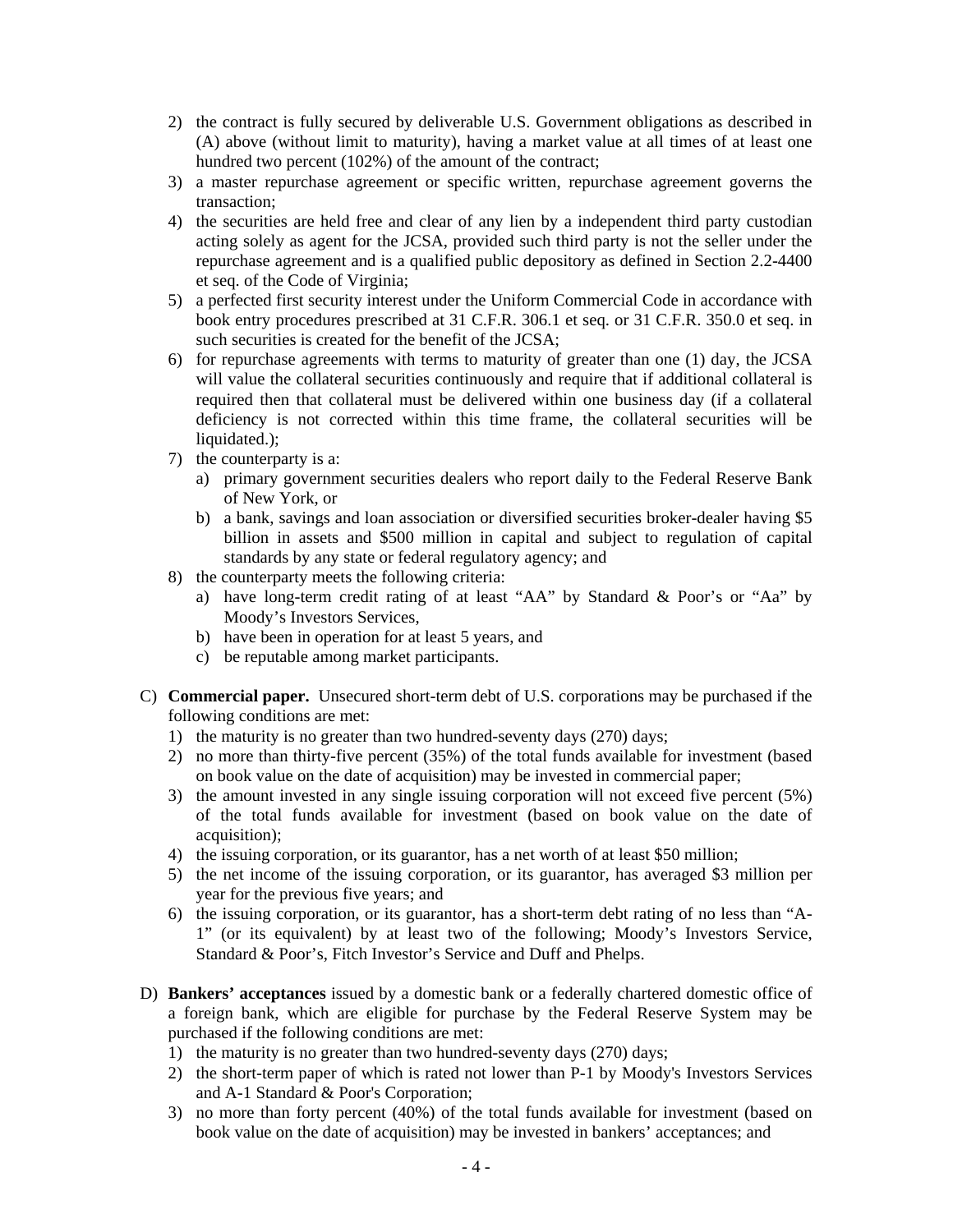- 4) the amount invested in any single bank will not exceed five percent (5%) of the total funds available for investment (based on book value on the date of acquisition).
- E) **Corporate Notes** issued by corporations organized and operating within the United States or by depository institutions licensed by the United States or any state and operating within the United States which meet the following requirements:
	- 1) the maturity is no greater than five (5) years at the time of purchase;
	- 2) has a minimum "Aa" long term debt rating by Moody's Investors Service and a minimum "AA" long term debt rating by Standard & Poor's; and
	- 3) the amount invested in any single issuing corporation will not exceed five percent (5%) of the total funds available for investment (based on book value on the date of acquisition).
- F) **Municipal Obligations.** Bonds, notes and other evidences of indebtedness of the Commonwealth of Virginia, or of any county, city, town, district, authority or public body of the Commonwealth of Virginia upon which there is no default that meet the following criteria;
	- 1) have a final maturity on the date of investment not to exceed five (5) years.
	- 2) rated in either of the two highest rating categories by a nationally recognized rating agency; and
- G) **Negotiable Certificates of Deposit and Bank Deposit Notes** of domestic banks and domestic offices of foreign banks with:
	- 1) a rating of at least A-1 by Standard & Poor's and P-1 by Moody's Investor Service, Inc., for maturities of one year or less;
	- 2) and a rating of at least "AA" by Standard & Poor's and "Aa" by Moody's Investor Service for maturities over one year and not exceeding five years.
- H) **State Pool.** The pooled investment fund (known as the Virginia Local Government Investment Pool or "LGIP") as provided for in Section 2.2-4600 et seq. of the Code of Virginia.
- I) **Registered Investment Companies (Mutual Funds.)** Shares in open-end investment funds provided such funds are registered under the Federal Investment Company Act of 1940, invest exclusively in the securities permitted under this investment policy, provided that the fund is rated "AAm" or "AAm-G" or better by Standard & Poor's Corporation, or equivalent by other rating agencies. The fund must also be properly registered for sale under the Securities Act (Section 13.1-501 et seq.) of the Code of Virginia.

## *Bank Deposits*

Certificates of deposit and other evidences of deposit in any national banking association, Federal Savings and Loan Association or Federal Savings Bank located in Virginia and any bank, trust company or savings institutions organized under Virginia law are permitted by Section 2.2-4401 et seq. of the Code of Virginia. The JCSA will maintain bank deposits meeting the following requirements:

- 1) the maturity is no greater than one (1) year at the time of purchase;
- 2) certificates of deposit will be placed directly with depository institutions (no third parties or money brokers will be used);
- 3) deposits will be secured in accordance with the Virginia Security for Public Deposits Act, (Section 2.2-4400 et seq.) of the Code of Virginia that requires: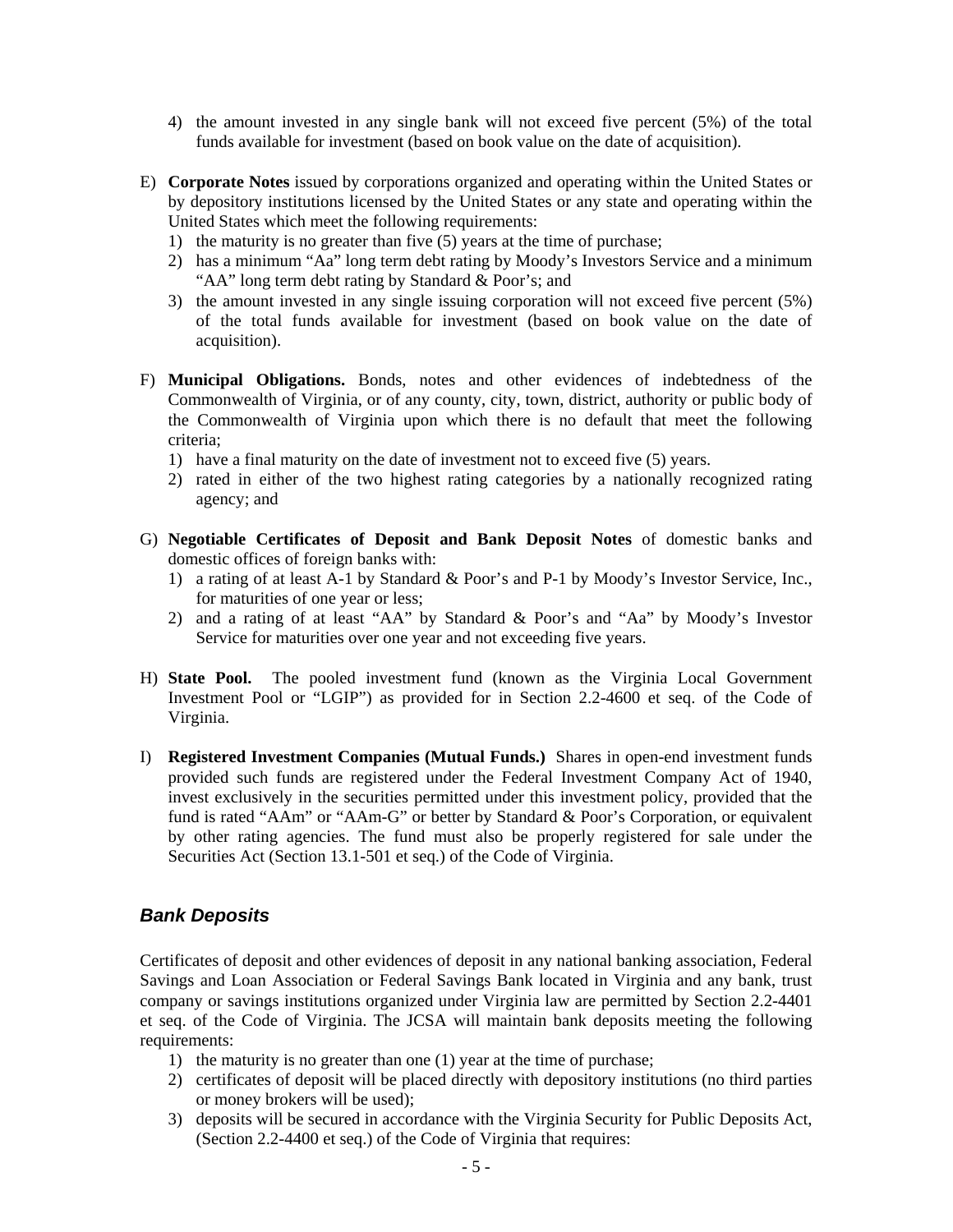- a) collateralization on all deposits of JCSA funds in excess of the amount protected by Federal deposit insurance, and
- b) collateralization with (i) U.S. Government obligations and securities unconditionally guaranteed as to the payment of principal and interest by the United States, or any Agency thereof, or (ii) municipal bonds of the Commonwealth of Virginia or any political subdivision of the Commonwealth of Virginia that meets the minimum criteria established in this Policy for direct investment.

### *Portfolio Diversification*

The JCSA's Portfolio shall be diversified by security type and institution. The maximum percentage of the portfolio (book value at the date of acquisition) permitted in each eligible security is as follows:

| U.S. Government Obligations                          | 100% maximum |
|------------------------------------------------------|--------------|
| <b>Registered Money Market Mutual Funds</b>          | 100% maximum |
| State of Virginia LGIP                               | 50% maximum  |
| <b>Repurchase Agreements</b>                         | 50% maximum  |
| <b>Bankers' Acceptances</b>                          | 40% maximum  |
| <b>Commercial Paper</b>                              | 35% maximum  |
| <b>Negotiable Certificates of Deposit/Bank Notes</b> | 20% maximum  |
| <b>Municipal Obligations</b>                         | 20% maximum  |
| <b>Corporate Notes</b>                               | 15% maximum  |
| <b>Bank Deposits</b>                                 | 25% maximum  |
|                                                      |              |

The combined amount of bankers' acceptances, commercial paper and corporate notes shall not exceed fifty percent (50%) of the total book value of the portfolio at the date of acquisition.

The JCSA's Portfolio will be further diversified to limit the exposure to any one issuer. No more than 5% of the JCSA's Portfolio will be invested in the securities of any single issuer with following exceptions

| U.S. Treasury                          | 100% maximum |
|----------------------------------------|--------------|
| Each Money Market Mutual Fund          | 50% maximum  |
| Each Federal Agency                    | 35% maximum  |
| Each Repurchase Agreement Counterparty | 25% maximum  |

#### *Maximum Maturity*

Maintenance of adequate liquidity to meet the cash flow needs of the JCSA is essential. Accordingly, the portfolio will be structured in a manner that ensures sufficient cash is available to meet anticipated liquidity needs. Selection of investment maturities must be consistent with the cash requirements of the JCSA in order to avoid the forced sale of securities prior to maturity.

For purposes of this Investment Policy, assets of the JCSA shall be segregated into three categories based on expected liquidity needs and purposes — short-term operating funds, the core portfolio and bond proceeds.

**Short-Term Operating Funds.** Assets categorized as short-term funds will be invested in permitted investments maturing in twelve (12) months or less. The average weighted maturity of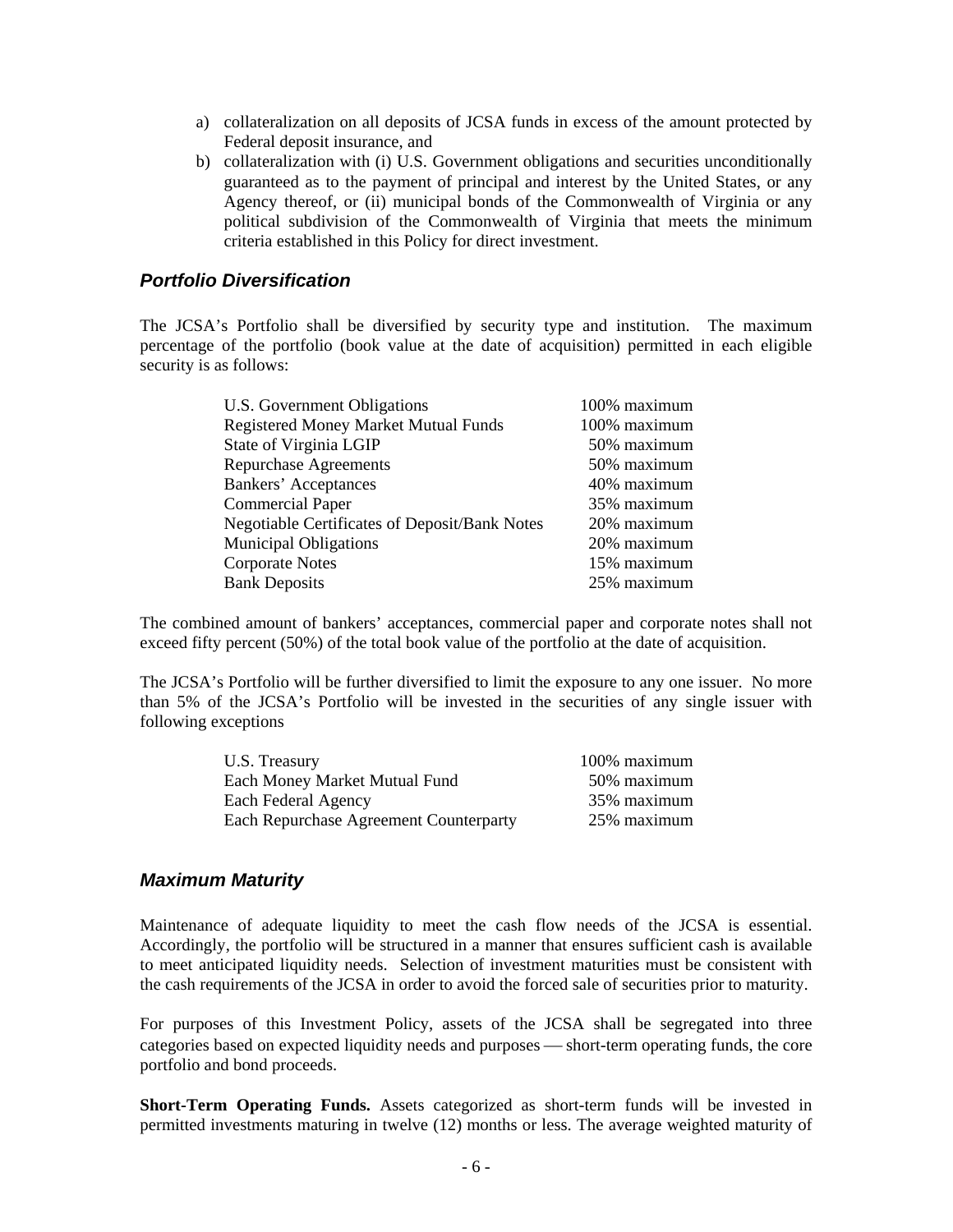the short-term assets will not exceed 180 days. Because of inherent difficulties in accurately forecasting cash flow requirements, a portion of the portfolio will be continuously invested in readily available funds such as money market mutual funds or overnight repurchase agreements to ensure that appropriate liquidity is maintained to meet ongoing obligations.

**Core Portfolio.** The operating fund core portfolio will be invested in permitted investments with a stated maturity of no more than 5 years from the date of purchase. To control the volatility of the core portfolio, the Treasurer will determine a duration target, not to exceed three years.

**Bond Proceeds.** Proceeds from the sale of bonds will be invested in compliance with the specific requirements of the bond covenants without further restriction as to the maximum term to maturity of securities purchased. However, in no case will bond proceeds be invested in securities with a term to maturity that exceeds the expected disbursement date of those funds.

Reserve funds and other funds with longer-term investment horizons may be invested in securities exceeding five (5) years if the maturity of such investment is made to coincide as nearly as practicable with the expected use of funds. The intent to invest in securities with longer maturities shall be disclosed in writing to the Board of Directors.

## *Prohibited Investments and Investment Practices*

The JCSA is prohibited from:

- 1) Investment in reverse repurchase agreements;
- 2) Short sales (selling a specific security before it has been legally purchased);
- 3) Borrowing funds for the sole purpose of reinvesting the proceeds of such borrowing;
- 4) Investment in complex derivatives such as range notes, dual index notes, inverse floating rate notes and deleveraged notes, or notes linked to lagging indices or to long-term indices.
- 5) Investing in any security not specifically permitted by this Policy.

## *Selection, Approval of Brokers, Qualified Financial Institutions*

The Treasurer and/or the JCSA's Investment Manager shall maintain a list of financial institutions and broker/dealers that are approved for investment purposes ("Qualified Institutions"). Only firms meeting the following requirements will be eligible to serve as Qualified Institutions:

- 1) "primary" dealers and regional dealers that qualify under Securities and Exchange Commission Rule 15C3-1 (uniform net capital rule);
- 2) capital of no less than \$10,000,000;
- 3) registered as a dealer under the Securities Exchange Act of 1934;
- 4) member of the National Association of Dealers (NASD);
- 5) registered to sell securities in Virginia; and
- 6) the firm and assigned broker have been engaged in the business of effecting transactions in U.S. government and agency obligations for at least five (5) consecutive years.

All brokers, dealers and other financial institutions deemed to be Qualified Institutions shall be provided with current copies of the JCSA's Investment Policy. A current audited financial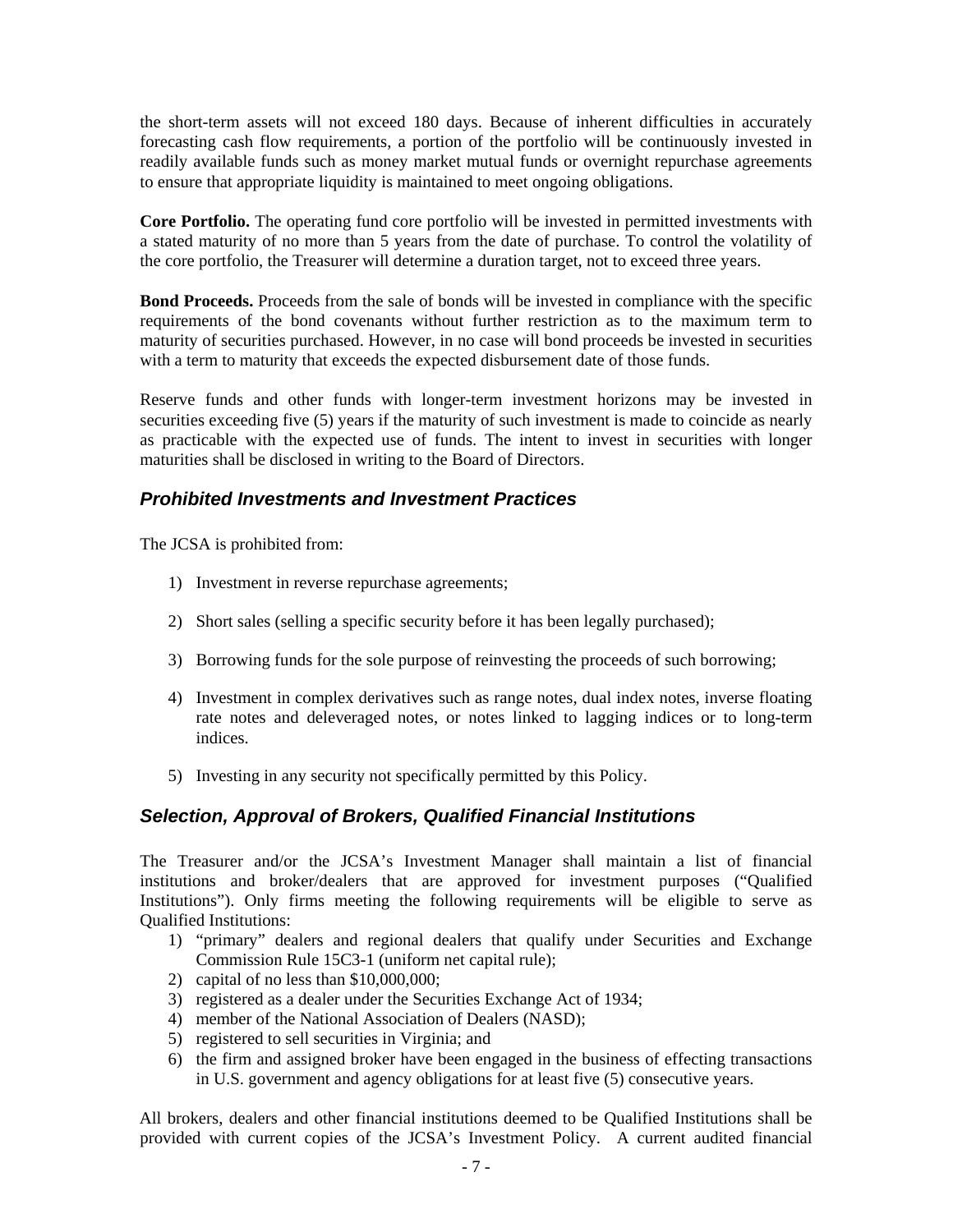statement is required to be on file for each financial institution and broker/dealer with which the JCSA transacts business.

## *Competitive Selection of Investment Instruments*

It will be the policy of the JCSA to transact all securities purchase/sales only with Qualified Institutions through a formal and competitive process requiring the solicitation and evaluation of at least three bids/offers. The JCSA will accept the offer which (a) the highest rate of return within the maturity required; and (b) optimizes the investment objective of the overall portfolio. When selling a security, the JCSA will select the bid that generates the highest sale price.

Primary fixed price federal agency offerings may be purchased from the list of Qualified Institutions without competitive solicitation if it is determined that no agency obligations meeting the JCSA's requirements are available in the secondary market at a higher yield.

## *Investment of Bond Proceeds*

The JCSA intends to comply with all applicable sections of the Internal Revenue Code of 1986, Arbitrage Rebate Regulations and bond covenants with regard to the investment of bond proceeds. Accounting records will be maintained in a form and for a period of time sufficient to document compliance with these regulations.

Sinking fund investments will be limited to those securities authorized by Section 2.2-4500 et seq. of the Code of Virginia.

## *Safekeeping and Custody*

All investment securities purchased by the JCSA or held as collateral on deposits or investments shall be held by the JCSA or by a third-party custodial agent who may not otherwise be a counterparty to the investment transaction.

All securities in the JCSA's Portfolio shall be held in the name of the JCSA and will be free and clear of any lien. Further, all investment transactions will be conducted on a delivery-vs. payment basis. The custodial agent shall issue a safekeeping receipt to the JCSA listing the specific instrument, rate, maturity and other pertinent information. On a monthly basis, the custodial agent will also provide reports that list all securities held for the JCSA, the book value of holdings and the market value as of month-end.

Appropriate JCSA officials and representatives of the custodial agent responsible for, or in any manner involved with, the safekeeping and custody process of the JCSA shall be bonded in such a fashion as to protect the JCSA from losses from malfeasance and misfeasance.

## *Performance Standards*

The investment portfolio shall be designed and managed with the objective of obtaining a market rate of return throughout budgetary and economic cycles, commensurate with the investment risk constraints and cash flow needs of the JCSA. Short-term funds and other funds that must maintain a high degree of liquidity will be compared to the return on the three-month U. S. Treasury Bill. Medium term investments and other funds that have a longer-term investment horizon will be compared to an index of U. S. Treasury securities having a similar duration or other appropriate benchmark.